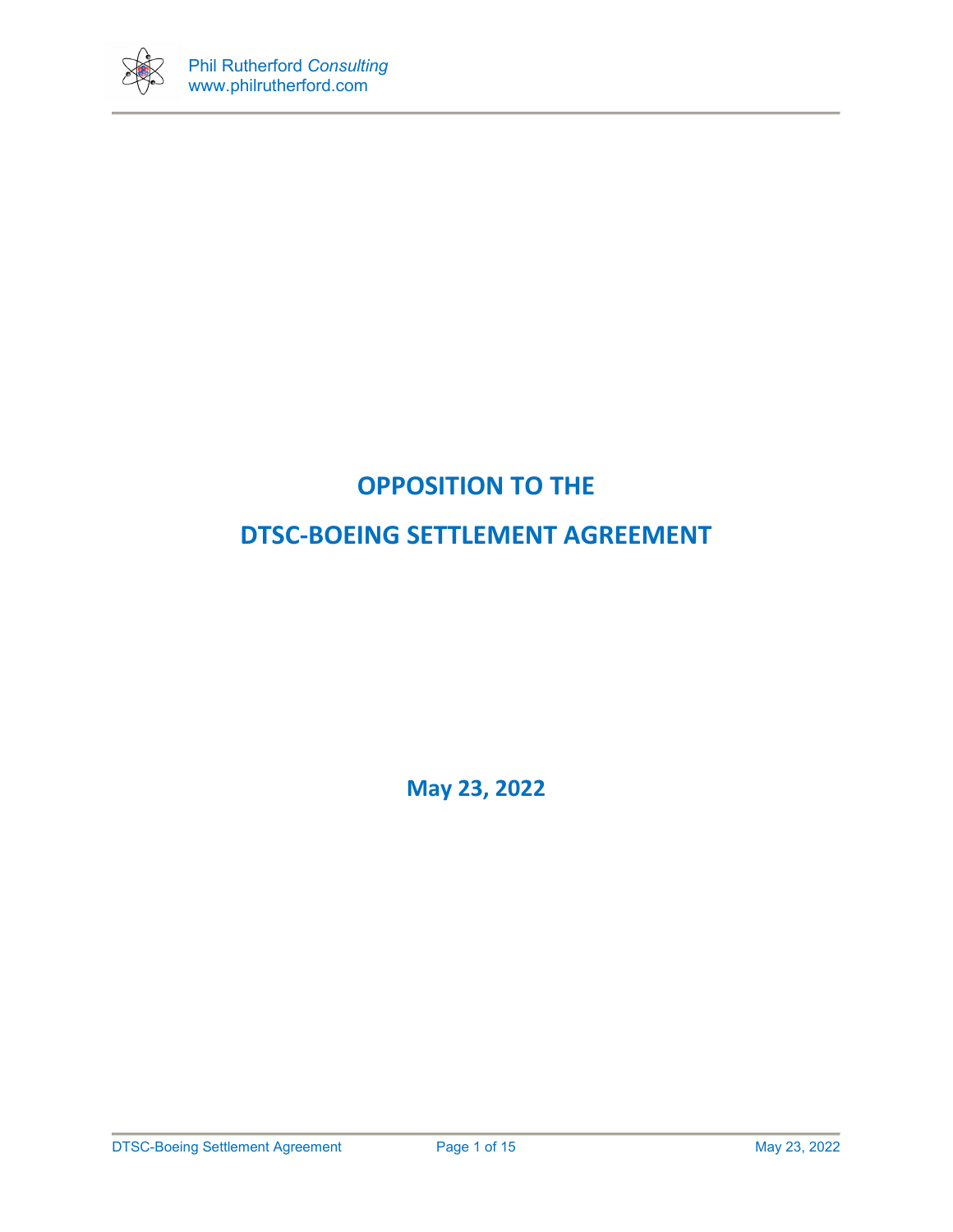

# **DTSC-Boeing Settlement Agreement**

The following represents the views and opinions of the author and does not represent the views and opinions of The Boeing Company. The following is restricted to comments on the proposed radiological cleanup in the "Boeing Areas of Responsibility."

On May 9, 2022, DTSC issued another proclamation relating to a "Settlement Agreement" with The Boeing Company, following a 15-month secret "mediation" with Boeing. With its usual fanfare, DTSC issued a press release<sup>[1](#page-1-0)</sup> with self-serving sound bites from Gavin Newsom, Jared Blumenfeld, Meredith Williams, and Renee Purdy. CalEPA reiterated the same with an identical press release.<sup>[2](#page-1-1)</sup> DTSC emailed and mailed a Community Update, $3$  and its website summarized the Settlement Agreement<sup>[4](#page-1-3)</sup> and provided the Settlement Agreement itself.<sup>5</sup>

The Settlement Agreement was signed by,

- Lawrence Hafetz, Chief Counsel, DTSC (using digital font)
- Steven L. Shestag, Senior Director, The Boeing Company (using his real signature)

The press announcements and sound bites refer to delays in cleanup due to disputes over cleanup standards. With the exception of Boeing's successful SB 990 lawsuit against the State, all lawsuits have been initiated by Dan Hirsch and other activist organizations against the California Department of Public Health, DTSC itself, the Department of Energy, and Boeing. Added to this was the plethora of Senate Bills, directed against SSFL, that have also been initiated by Dan Hirsch using then State Senator Sheila Kuehl and her colleagues as proxies. This

<span id="page-1-0"></span><sup>1</sup> DTSC, "California holds Boeing accountable for cleanup at toxic Santa Susana Field Laboratory." May 23, 2022. Available a[t https://dtsc.ca.gov/2022/05/09/california-holds-boeing-accountable-for-cleanup-at-toxic-santa](https://dtsc.ca.gov/2022/05/09/california-holds-boeing-accountable-for-cleanup-at-toxic-santa-susana-field-laboratory/)[susana-field-laboratory/.](https://dtsc.ca.gov/2022/05/09/california-holds-boeing-accountable-for-cleanup-at-toxic-santa-susana-field-laboratory/) Accessed May 16, 2022.

<span id="page-1-1"></span><sup>2</sup> CalEPA, "California holds Boeing accountable for cleanup at toxic Santa Susana Field Laboratory." May 23, 2022. Available at [https://calepa.ca.gov/2022/05/09/press-release-california-holds-boeing-accountable-for-cleanup-at](https://calepa.ca.gov/2022/05/09/press-release-california-holds-boeing-accountable-for-cleanup-at-toxic-santa-susana-field-laboratory/)[toxic-santa-susana-field-laboratory/.](https://calepa.ca.gov/2022/05/09/press-release-california-holds-boeing-accountable-for-cleanup-at-toxic-santa-susana-field-laboratory/) Accessed May 16, 2022.

<span id="page-1-2"></span><sup>&</sup>lt;sup>3</sup> DTSC, "Community Update: Comprehensive Framework Holds Boeing Accountable for Cleanup at Santa Susana Field Laboratory." May 2022. Available at

https://www.philrutherford.com/SSFL/Settlement\_Agreement/Settlement\_Agreement\_Community\_Update.pdf. Accessed May 23, 2022.

<span id="page-1-3"></span><sup>4</sup> DTSC, "Boeing Cleanup Settlement Agreement." Available a[t https://dtsc.ca.gov/boeing-cleanup-settlement](https://dtsc.ca.gov/boeing-cleanup-settlement-agreement/)[agreement/.](https://dtsc.ca.gov/boeing-cleanup-settlement-agreement/) Accessed May 23, 2022.

<span id="page-1-4"></span><sup>5</sup> DTSC, "Settlement Agreement." May 9, 2022. Available at [https://www.envirostor.dtsc.ca.gov/public/deliverable\\_documents/5013550281/SSFL%20DTSC-](https://www.envirostor.dtsc.ca.gov/public/deliverable_documents/5013550281/SSFL%20DTSC-Boeing%20Settlement%20Agreement%20%28Final%29.pdf)[Boeing%20Settlement%20Agreement%20%28Final%29.pdf.](https://www.envirostor.dtsc.ca.gov/public/deliverable_documents/5013550281/SSFL%20DTSC-Boeing%20Settlement%20Agreement%20%28Final%29.pdf) Accessed May 23, 2022.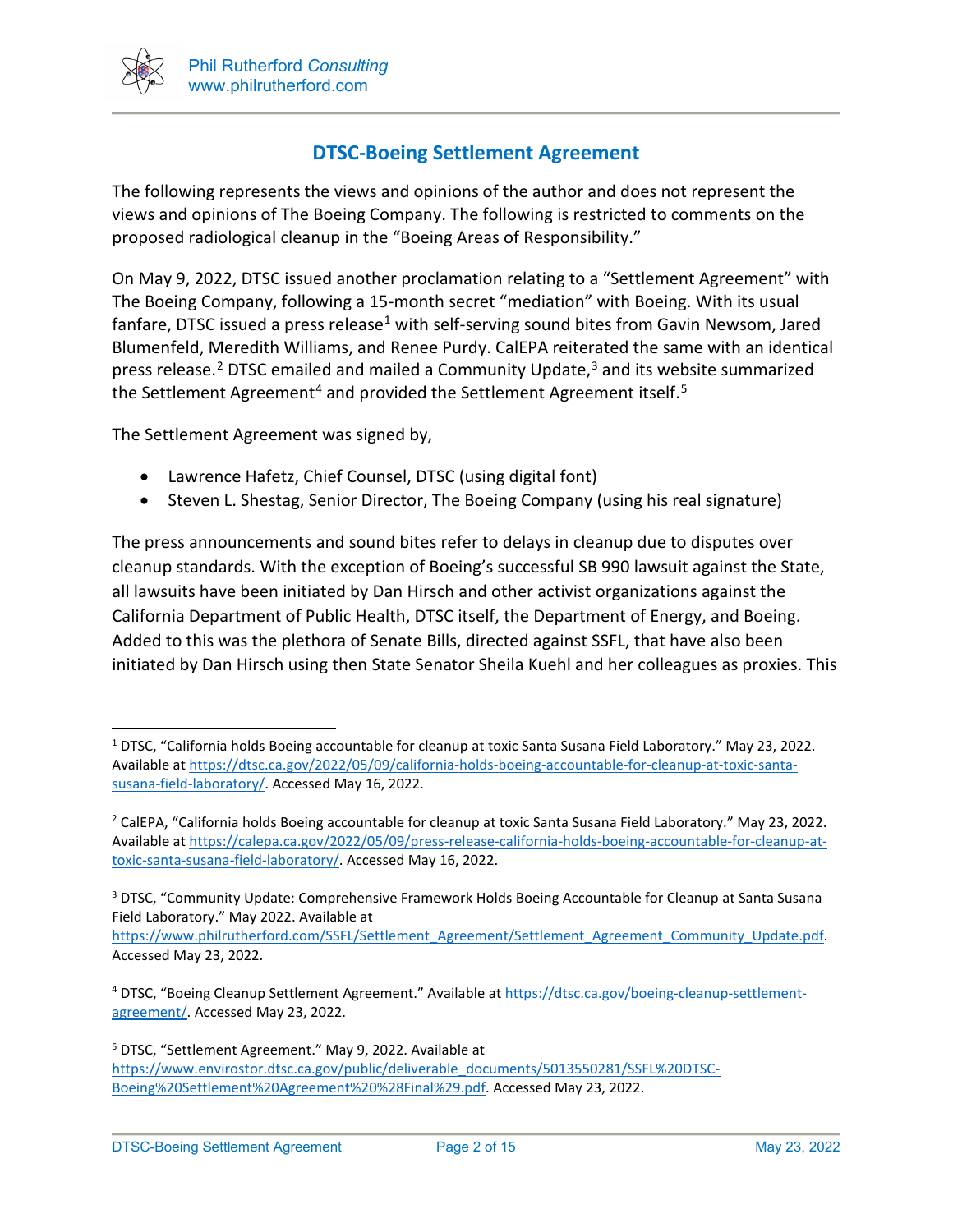

activist led litigation and legislation is described in "Nuclear Decommissioning in California."[6](#page-2-0) Since Dan Hirsch was not a party in the mediation and not a signatory to the Settlement Agreement, there is no guarantee that future lawsuits will not occur if things do not go as he wants.

### **Dissimilar Treatment of Radionuclides and Chemicals**

The primary bullet of CalEPA's "comprehensive framework"[7](#page-2-1) is,

• *"Boeing will clean up radionuclides in soil in its areas of responsibility to "background," i.e., levels that would exist locally without industrial activity."* 

This same statement also appears in the forefront of the DTSC press release, CalEPA press release, DTSC Community Update and DTSC Settlement Agreement web page.

Interestingly, this statement does not appear at all in the 31-page main body of the Settlement Agreement, neither do the words "radionuclides" nor "background" appear. The requirement to cleanup radionuclides to background was banished to Exhibit 5, Attachment 5, page 179 of the 796-page document.

This aspect of the Settlement Agreement flies in the face of Boeing's refusal to sign up to the 2010 AOC cleanup-to-background protocols and Boeing's hard-fought and hard-won success in the SB 990 legal battle. What are the current decision makers in Boeing thinking? What has changed between 2010 and 2022? We will never know because the mediation talks were, and will continue to be, secret.

Why are cleanup goals for radionuclides different from cleanup goals for chemicals? Does DTSC regard radionuclides as more harmful than chemicals? EPA regulates both chemicals and radionuclides using the same risk assessment guidance. DTSC has chosen to require a cleanupto-background philosophy for radionuclides, but a risk-based, residential/garden philosophy for chemicals. DTSC has limited the land-use options, for chemicals, ignoring the future realistic land use of open-space. However, DTSC may potentially follow EPA guidance, using EPCs, RMEs, and NCP risk management decisions to determine a risk goal between  $10^{-6}$  and  $10^{-4}$ . In contrast, DTSC will not allow EPA risk assessment guidance or risk management decision making for radionuclides. DTSC mandates cleanup to background for radionuclides for no good reason.

<span id="page-2-0"></span><sup>6</sup> Rutherford, "Nuclear Decommissioning in California: 20+ Years of Politics vs. Science." Available at [https://www.philrutherford.com/SSFL/Nuclear\\_Decommissioning\\_in\\_California.pdf.](https://www.philrutherford.com/SSFL/Nuclear_Decommissioning_in_California.pdf) Accessed May 23, 2022.

<span id="page-2-1"></span> $7$  CalEPA, "Santa Susana Field Laboratory Cleanup Development." May 9, 2022. Available at [https://calepa.ca.gov/sitecleanup/santa-susana-field-laboratory-cleanup-development/.](https://calepa.ca.gov/sitecleanup/santa-susana-field-laboratory-cleanup-development/) Accessed May 23, 2022.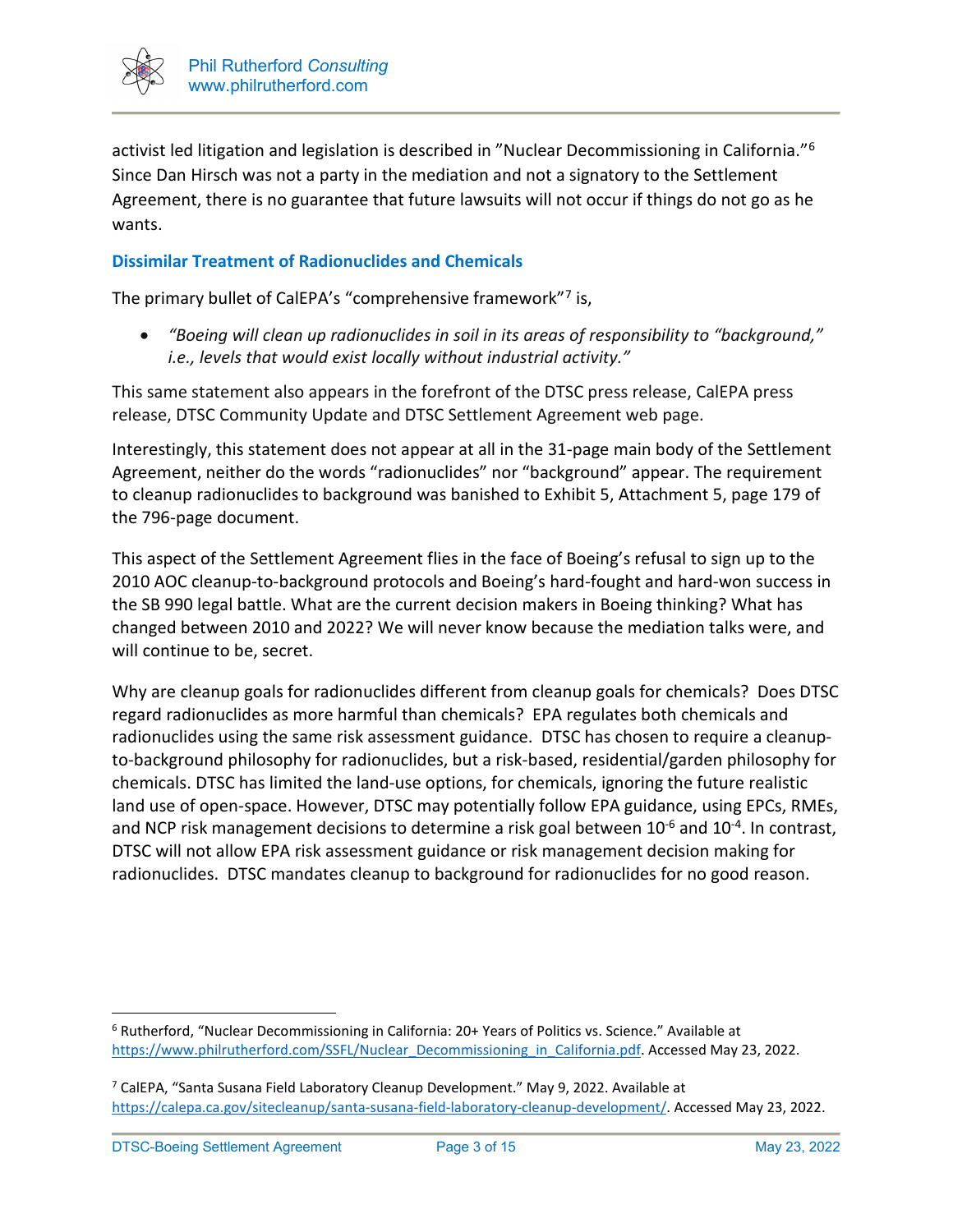

Possible reasons that DTSC mandates cleanup to background for radionuclides include,

- It is what Dan Hirsch wants.
- It is consistent with the 2010 AOCs.
- It is even more restrictive than SB 990.
- It is a recitation of EPA's 2013 flawed comment on the draft NASA EIS in which it claims, incorrectly, that both Hunters Point Naval Shipyard and McClellan Airforce Base cleanup radionuclides to background.<sup>8</sup> See Appendix A of this paper that describes the actual radiological cleanup at these two sites. Both sites use risk-based cleanup goals in excess of background, both use the NCP<sup>[9](#page-3-1)</sup> risk management range of  $10^{-6}$  to  $10^{-4}$ , and neither allow home garden produce consumption because of deed restrictions.
- It is possible that DTSC recognizes that in "Boeing Areas of Responsibility," chemical contamination is the main issue. It may rationalize that since the potential for widespread and significant radiological contamination is so low in non-Area IV locations, that it (and Boeing) can afford to impose more restrictive goals on radionuclides than chemicals. See the following two sections.

<span id="page-3-0"></span><sup>8</sup> EPA, "Comments on Draft [NASA] EIS for Proposed Demolition and Environmental Cleanup Activities at Santa Susana Field Laboratory, Ventura and Los Angeles Counties, California (CEQ# 20130227)", September 30, 2013. [https://www.philrutherford.com/SSFL/NASA/EPA\\_NASA\\_SSFL\\_DEIS\\_Comments\\_30Sep13.pdf.](https://www.philrutherford.com/SSFL/NASA/EPA_NASA_SSFL_DEIS_Comments_30Sep13.pdf) Accessed May 23, 2022.

<span id="page-3-1"></span><sup>&</sup>lt;sup>9</sup> EPA, "National Oil and Hazardous Substances Pollution Contingency Plan: Remedial Investigation/Feasibility Study and Selection of Remedy." 40 CFR 300.430(e)(2)(i)(A)*(2)* and 300.430(e)(9)(iii). Available at [https://www.law.cornell.edu/cfr/text/40/300.430.](https://www.law.cornell.edu/cfr/text/40/300.430) Accessed May 23, 2022.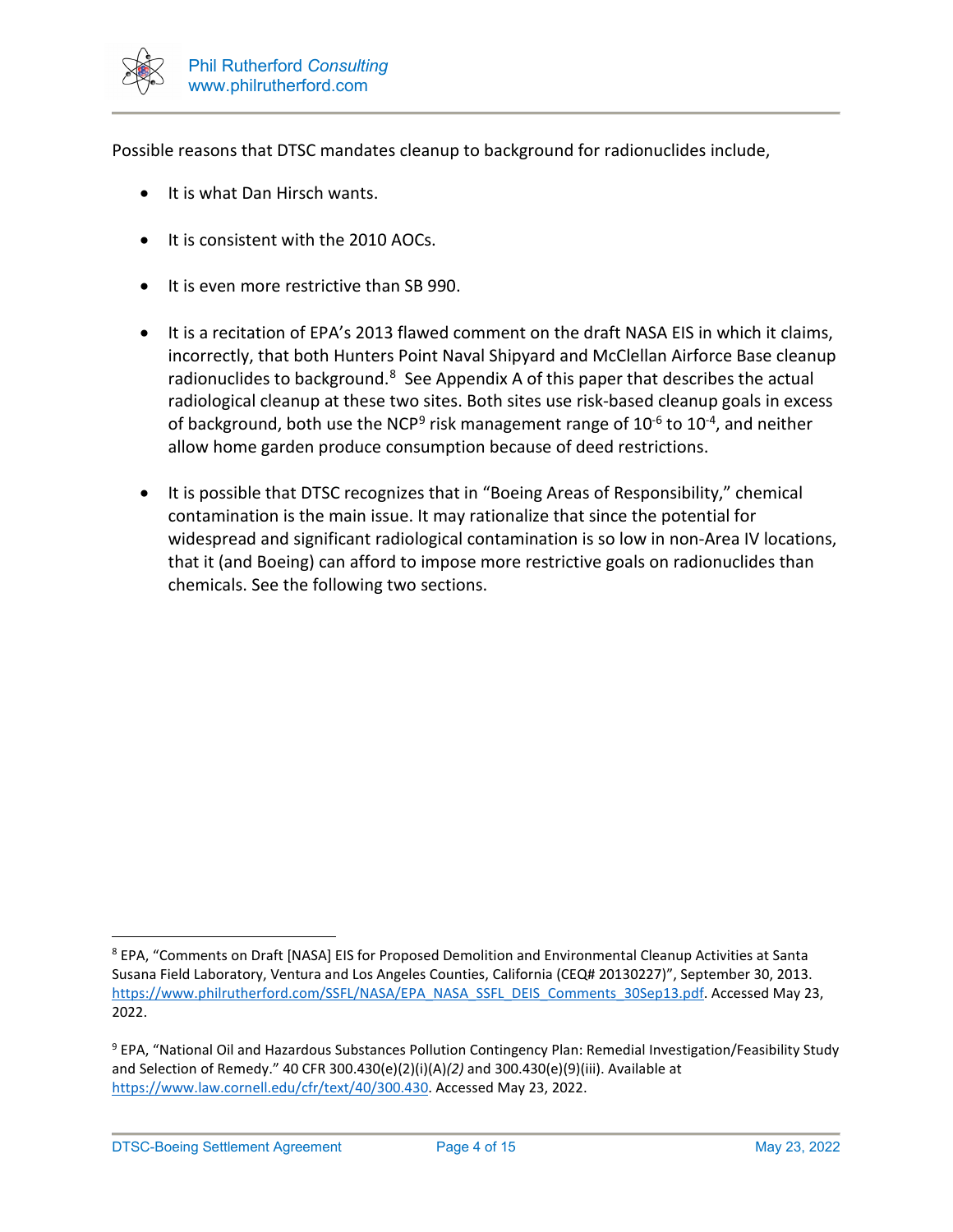

## **Comparison of Radionuclide and Chemical Contamination in Area IV**

Based on characterization soil sampling data, DOE estimated<sup>[10](#page-4-0)</sup> the following areas and volume of soil exceeding background in Area IV.<sup>[11](#page-4-1)</sup>

| <b>Classification based on exceeding LUT values</b> | <b>Soil Volume</b><br>(cubic yards) | Area<br>(acres) | <b>Percent of total</b><br>area of 472<br>acres <sup>12</sup> |  |
|-----------------------------------------------------|-------------------------------------|-----------------|---------------------------------------------------------------|--|
| Exceeding only chemical LUTs                        | 1,506,000                           | 204             | 43%                                                           |  |
| Exceeding both chemical and radionuclide LUTs       | 106,000                             | -15             | 3.2%                                                          |  |
| Exceeding only radionuclide LUTs                    | 4,000                               | 3               | 0.66%                                                         |  |

Clearly, these numbers dispel the long-standing myth of widespread radiological contamination in Area IV. To the contrary, chemical contamination in Area IV is a far greater issue.

### **Potential for Radionuclide Contamination in the Balance of SSFL**

The potential for radiological contamination in the balance of SSFL, where no nuclear research occurred, is significantly smaller than even the low areal percentage in Area IV. Nevertheless, over the last 15 years, chemical sampling in non-Area IV locations, the northern drainage in Area I, NASA ISRA locations in Area II, and the Area I Burn Pit, and other locations has been accompanied by radionuclide sampling for the purposes of waste characterization. The Area IV Burn Pit is known to have radium-226 contamination due the incineration of radium-containing F1 engine igniters. Occasional LUT exceedances elsewhere are likely due to background variability.

### **Risk of Background Radionuclides**

Table 1 of Attachment 5 of Exhibit 5 of the Settlement Agreement is titled "Radiological Risk-Based Screening Levels (RBSL), Background Threshold Values (BTV), and Lookup Table (LUT) Values." BTVs in this table are based on the UTL95-95 of the EPA background data set. This is contrary to the BTV's published by EPA themselves which were based on the USL95.<sup>13</sup> The LUT

<span id="page-4-0"></span><sup>10</sup> DOE, Final Environmental Impact Statement. Summary. Table 8-2. November 2018.

[https://www.energy.gov/sites/prod/files/2018/12/f58/final-eis-0402-etec-2018-12-summary.pdf.](https://www.energy.gov/sites/prod/files/2018/12/f58/final-eis-0402-etec-2018-12-summary.pdf) Accessed May 23, 2022.

<span id="page-4-1"></span><sup>&</sup>lt;sup>11</sup> Defined as exceeding the 2010 AOC LUT values.

<span id="page-4-2"></span><sup>12</sup> Area IV (290 acres) plus NBZ (182 acres)

<span id="page-4-3"></span><sup>&</sup>lt;sup>13</sup> EPA, "Final Technical Memorandum: Look-Up Table Recommendations, Santa Susana Field Laboratory, Area IV Radiological Study", November 27, 2012. Available at [https://www.dtsc](https://www.dtsc-ssfl.com/files/lib_doe_area_iv/epaareaivsurvey/techdocs/65778_Final_Tech_Memo_Lookup_Table_Recommendations_112712.pdf)[ssfl.com/files/lib\\_doe\\_area\\_iv/epaareaivsurvey/techdocs/65778\\_Final\\_Tech\\_Memo\\_Lookup\\_Table\\_Recommenda](https://www.dtsc-ssfl.com/files/lib_doe_area_iv/epaareaivsurvey/techdocs/65778_Final_Tech_Memo_Lookup_Table_Recommendations_112712.pdf) [tions\\_112712.pdf.](https://www.dtsc-ssfl.com/files/lib_doe_area_iv/epaareaivsurvey/techdocs/65778_Final_Tech_Memo_Lookup_Table_Recommendations_112712.pdf) Accessed May 23, 2022.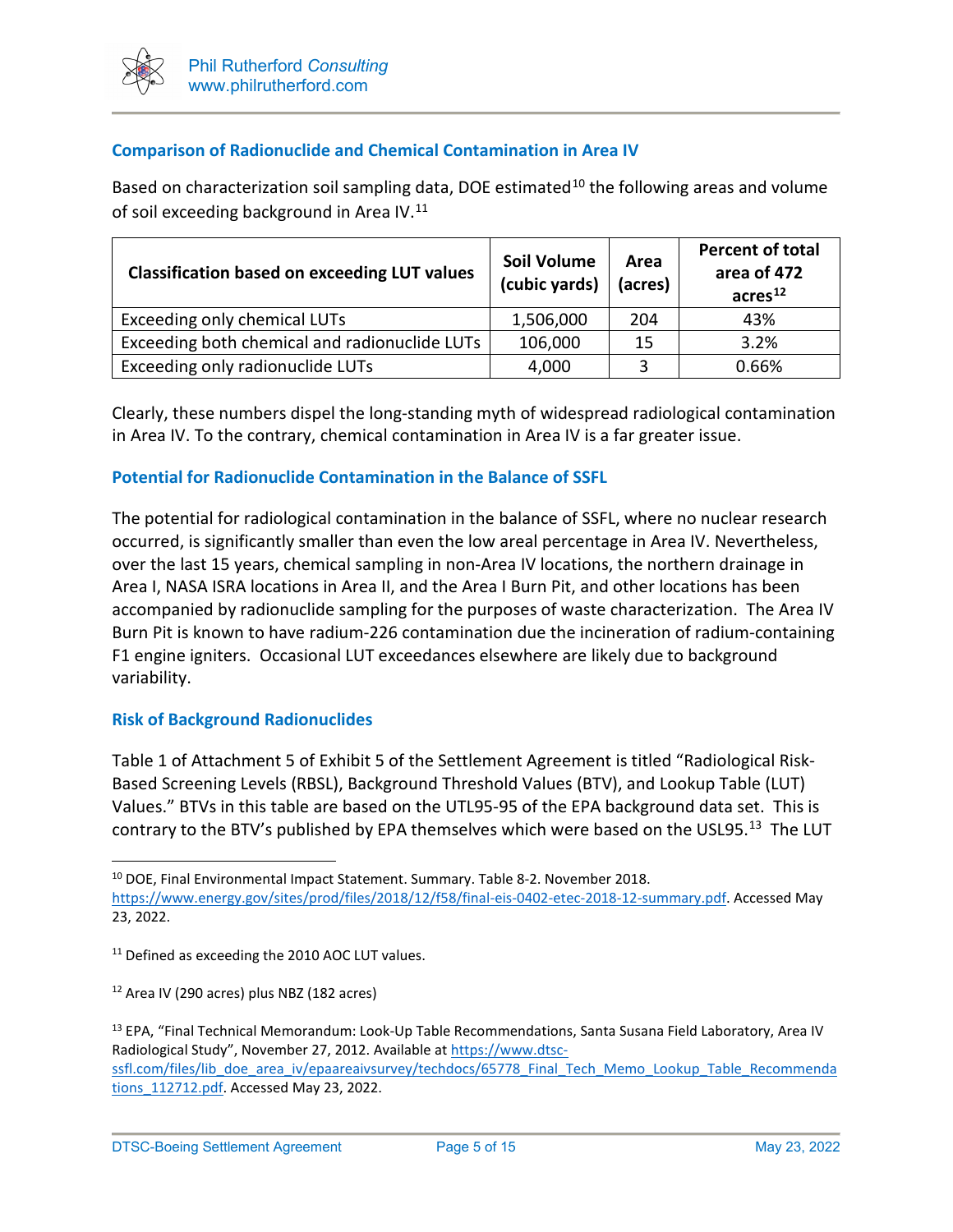

values given in Table 1 of the Agreement are identical to the DTSC draft provisional LUTs<sup>[14](#page-5-0),[15](#page-5-1)</sup> that were based on the EPA's USL95 BTVs. The BTVs and LUTs in Table 1 of the Settlement Agreement are therefore internally inconsistent.

DTSC provides an extensive, well-written, discussion of the pros and cons of using UCL95, UPL95, UTL95-95 and USL95 as parametric estimates of background (BTV).<sup>[16](#page-5-2)</sup> DTSC concludes that USL95 is appropriate for DOE and NASA AOC protocols that require single sample comparisons to a parametric upper estimate of background. In contrast, DTSC concludes that UTL95-95 is appropriate for Boeing areas in which excess risk above background is to be calculated. Since USL95 values always exceed UTL95-95 values, utilizing UTL95-95 will be conservative. Note however that this recommendation was made in 2013, when Boeing's intent was to conduct a risk-based cleanup for chemicals and radionuclides. Since the 2022 Settlement Agreement, mandates cleanup of radionuclides to background (i.e. zero risk), that is, more akin to the 2010 AOC, it would seem that using the USL95 for BTV would now be more appropriate for Boeing areas. The 2013 paper also states,

*"[DTSC} HERO has previously supported and continues to support using [non-parametric] population-based tests such as the Wilcoxon Rank Sum test as a primary method to evaluate background-versus-site populations for COPC/COPEC selection on the Boeing portions of the SSFL site."*

This is consistent with MARSSIM<sup>[17](#page-5-3)</sup> recommendations for radionuclide cleanup and would be a more appropriate background-versus-site non-parametric test for ROPCs in Boeing portions of SSFL.

<span id="page-5-0"></span><sup>&</sup>lt;sup>14</sup> DTSC, "Draft Provisional Radiological Look-Up Table Values", January 30, 2013. Available a[t https://www.dtsc](https://www.dtsc-ssfl.com/files/lib_look-uptables/radiological/66513_65861_Draft_Provisional_Radiological_Look-Up_Table_Values_1-30-13.pdf)[ssfl.com/files/lib\\_look-uptables/radiological/66513\\_65861\\_Draft\\_Provisional\\_Radiological\\_Look-](https://www.dtsc-ssfl.com/files/lib_look-uptables/radiological/66513_65861_Draft_Provisional_Radiological_Look-Up_Table_Values_1-30-13.pdf)[Up\\_Table\\_Values\\_1-30-13.pdf.](https://www.dtsc-ssfl.com/files/lib_look-uptables/radiological/66513_65861_Draft_Provisional_Radiological_Look-Up_Table_Values_1-30-13.pdf) Accessed May 23, 2022.

<span id="page-5-1"></span><sup>15</sup> DTSC, "Development of the Draft Provisional Radiological Look-Up Table", January 30, 2013. Available at [https://www.philrutherford.com/SSFL/DTSC/65860\\_D-Provisional\\_Rad\\_LUT\\_final\\_1-30-13.pdf.](https://www.philrutherford.com/SSFL/DTSC/65860_D-Provisional_Rad_LUT_final_1-30-13.pdf) Accessed May 23, 2022.

<span id="page-5-2"></span><sup>&</sup>lt;sup>16</sup> DTSC, "Statistical Methods for Application in the Chemical Soil Background Study for the Modified Site Evaluation Approach of the AOCs (DOE and NASA) and for Risk Assessment-Based Approach (Boeing) at the Santa Susana Field Laboratory, Ventura County, CA", May 9, 2013. Available a[t https://www.dtsc-ssfl.com/files/lib\\_look](https://www.dtsc-ssfl.com/files/lib_look-uptables/chemical/66069_Statistical_Methods_for_Application_in_the_Chemical_Soil_background_Study.pdf)uptables/chemical/66069 Statistical Methods for Application in the Chemical Soil background Study.pdf. Accessed May 23, 2022.

<span id="page-5-3"></span><sup>&</sup>lt;sup>17</sup> EPA, NRC, DOE, and DoD, "Multi-Agency Radiation Survey and Site Investigation Manual." Available at [https://www.epa.gov/radiation/multi-agency-radiation-survey-and-site-investigation-manual-marssim.](https://www.epa.gov/radiation/multi-agency-radiation-survey-and-site-investigation-manual-marssim) Accessed May 23, 2022.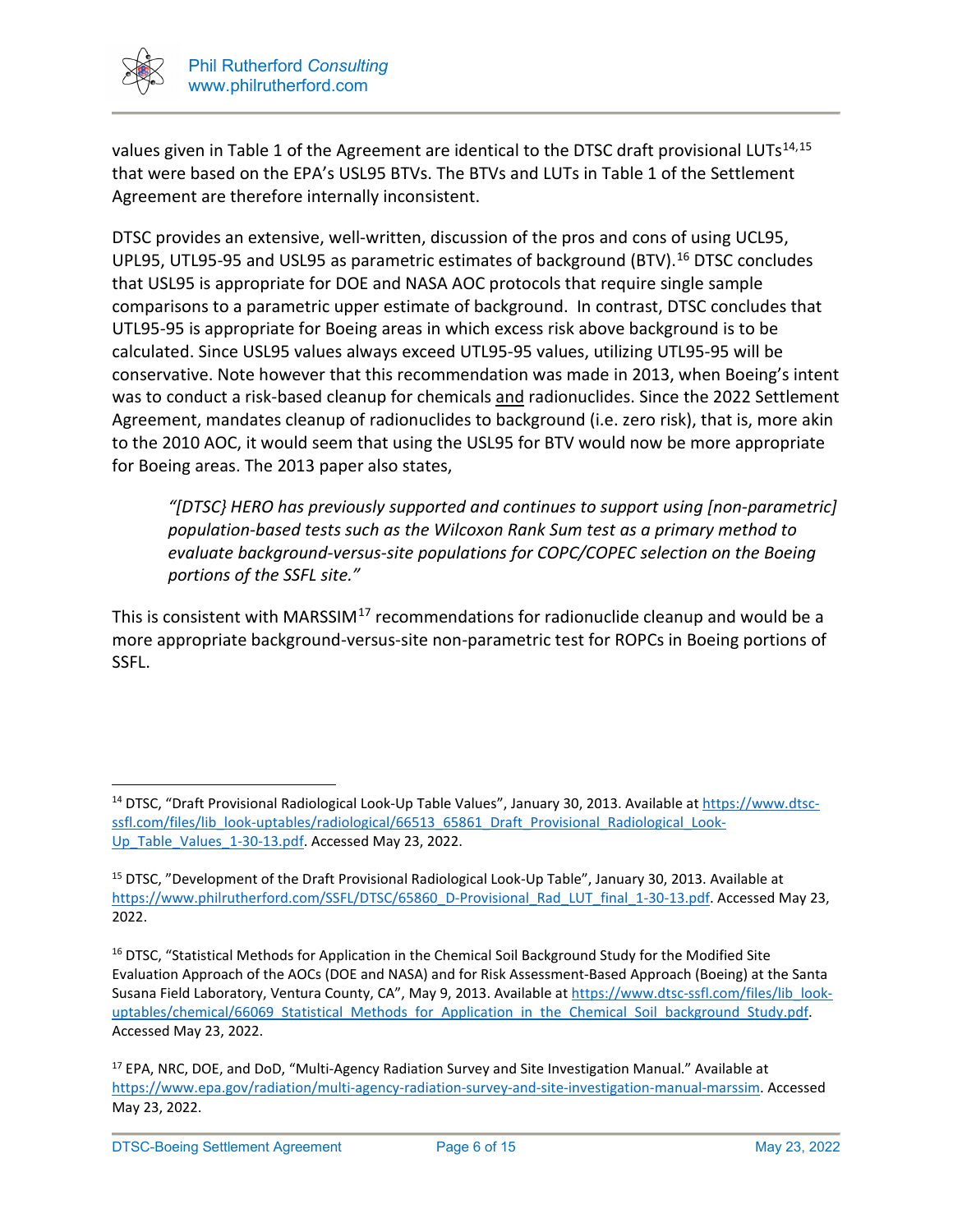

Suffice to say that the 15-page paper is a discussion of "what is background and what is not background," and loses sight of what the correct discussion that should be, "what is safe and what is not safe." The following paragraphs illustrate this.

Table 1 below provides both versions of BTVs plus LUTs and calculates the hypothetical risk of background soil radionuclides by dividing the BTVs and LUTs by the resident garden RBSL and multiplying by  $10^{-6}$ . RBSLs, BTV (UTL95-95), and draft provisional LUT values are taken directly from Table 1 of the Settlement Agreement. BTV(USL95) values are taken from the previously referenced EPA LUT recommendation document.

Irrespective of which BTV or LUT is used, the total residential with garden produce consumption risk from background radionuclides is close to 1 in a hundred or 1% (0.8%, 0.68% and 0.86%), far above  $10^{-6}$  or the  $10^{-6}$  to  $10^{-4}$  risk management range. The dominant contributors to background radionuclide risk are the naturally occurring radionuclides, lead-210, potassium-40, radium-226, thorium-230, thorium-232, uranium-233/234 and uranium-238. Radionuclides contributing more than 5% of total are highlighted in yellow.

It would be more correct to estimate risk from background radionuclides in soil based the means of the sample population or the UCL95 of the mean (as is done in the Silvernale risk assessment in Exhibit 20 of the Settlement Agreement). However DTSC's 2010 AOC protocols regard each individual site sample that meets the respective LUT, as having met the zero-excess risk, background goal, requiring no further remediation.

Over a dozen uranium and thorium decay products (progeny) were not evaluated in the EPA's background and Area IV study. The risk contributions of these additional radionuclides are therefore not included in the risk summation. The LUT values are always higher than corresponding BTVs (whether calculated by USL95 or UTL95-95). EPA included laboratory measurement uncertainty (Um) by adding 1.645\*Um to the USL95 BTVs to derive LUTs. Table 1 of this paper shows the ratio of LUT to the EPA BTV. For easily detected NORM, and primary ROPCs, Cs-137, Sr-90, and Pu-239, the LUT exceeds the BTV by a modest 17% to 60 %. For less easily detected radionuclides, the additive laboratory uncertainty is more pronounced with LUT to BTV ratios of 2.5 to 8.

Table 1 also shows the ratio of DTSC BTV(UTL95-95) to the EPA BTV(USL95). The DTSC BTV is always less than the EPA BTV and therefore more conservative/restrictive, unless the BTV was based on the highest non-detect value, in which case the two BTVs are identical. The average BTV ratio is 0.83.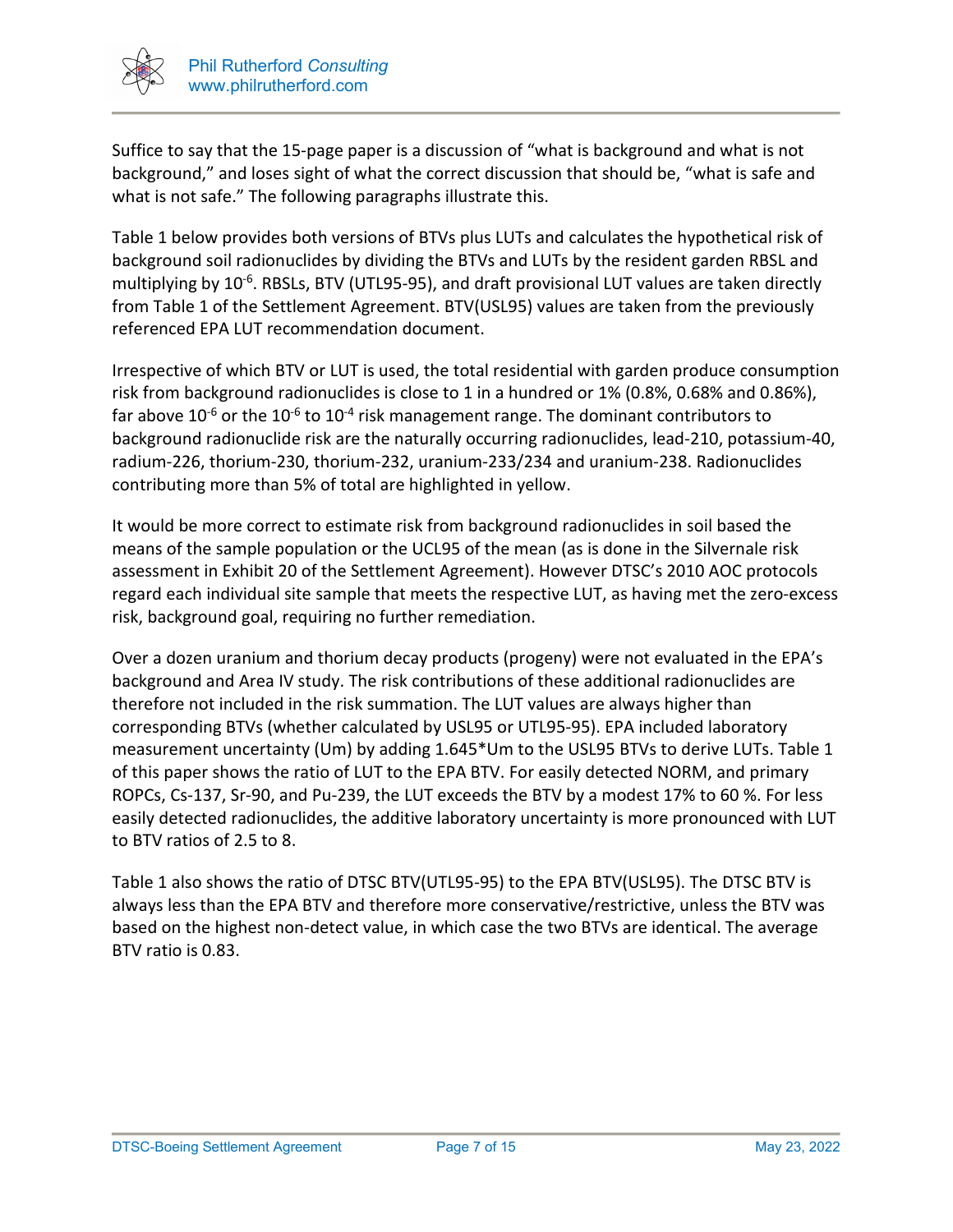

## **Individual Risk vs. Population Risk**

When uncontaminated soil has a radiation risk of close to 0.01, does it make sense to set risk goals of  $10^{-6}$ ,  $10^{-5}$  or even  $10^{-4}$ ? More to the point does it make sense to set a risk goal of zero, which is what cleanup-to-background seeks to achieve? Individual risk probabilities (ELCR) give the false impression that  $10^{-6}$  is one hundred times "safer" than  $10^{-4}$ . In reality, post-remedial individual radiation risk for risk-based and background cleanup programs would be …

| <b>Remedial Plan</b>         | Post-remedial individual risk (Bkgd + RBSL) |
|------------------------------|---------------------------------------------|
| $10^{-4}$ risk-based cleanup | $0.01 + 0.000100 = 0.010100$                |
| $10^{-5}$ risk-based cleanup | $0.01 + 0.000010 = 0.010010$                |
| $10^{-6}$ risk-based cleanup | $0.01 + 0.000001 = 0.010001$                |
| Background cleanup           | $0.01 + 0.000000 = 0.010000$                |

These risks are functionally equivalent. It can be better seen by calculating the population risks rather than individual risks using Area IV as an example since that is still subject to the 2010 AOC. The area of Area IV is 290 acres, some of which is rocky and inaccessible. Let us assume that 200 acres could be utilized for housing development. Typical home lots in the neighboring Bell Canyon, mountainous, gated community are 1 acre in size. Assume each home has 4 residents. The population of Area IV would be 200 x 4 = 800. Let us assume 1,000 to make the math easier. The above table now becomes …

| <b>Remedial Plan</b>                | Post-remedial individual risk | <b>Population risk</b>           |  |  |  |  |
|-------------------------------------|-------------------------------|----------------------------------|--|--|--|--|
|                                     | (probability of cancer)       | (No. of expected cancers)        |  |  |  |  |
| $10^{-4}$ risk-based cleanup        | $0.01 + 0.000100 = 0.010100$  | $1,000 \times 0.010100 = 10.100$ |  |  |  |  |
| $10^{-5}$ risk-based cleanup        | $0.01 + 0.000010 = 0.010010$  | $1,000 \times 0.010010 = 10.010$ |  |  |  |  |
| 10 <sup>-6</sup> risk-based cleanup | $0.01 + 0.000001 = 0.010001$  | $1,000 \times 0.010001 = 10.001$ |  |  |  |  |
| Background cleanup                  | $0.01 + 0.000000 = 0.010000$  | $1,000 \times 0.010000 = 10.000$ |  |  |  |  |

Individual risk has units of probability and can vary between 0 and 1. If future regulators decide that  $10^{-6}$  is not low enough, they could require  $10^{-7}$ ,  $10^{-8}$ , or  $10^{-9}$  as more politically correct, with the belief that each successive reduction in individual risk achieves an additional factor of safety of 10. DTSC has gone even further, requiring a zero-risk goal. However, what is not taken into account, is the population to be exposed to any residual contamination. Population risk is simply individual risk times population exposed. The unit of population risk is, "expected number of cancers in the exposed population." Expected cancers is not a probability constrained between 0 and 1. Expected cancers can only be an integer, 0, 1, 2, 3, etc. Expected cancers cannot be fractional. It is like pregnancy. You cannot be fractionally pregnant. You either are pregnant or not pregnant. You either have cancer or you do not have cancer. The population risk numbers in the example above are all functionally equivalent to 10 since fractional cancers are meaningless. If we just look at the excess cancers, 0.1, 0.01 and 0.001, these are all functional equivalent to zero. Contrary to the perceived geometrical achievement of successive levels of safety, cleanup to lower levels of excess individual risk, does not achieve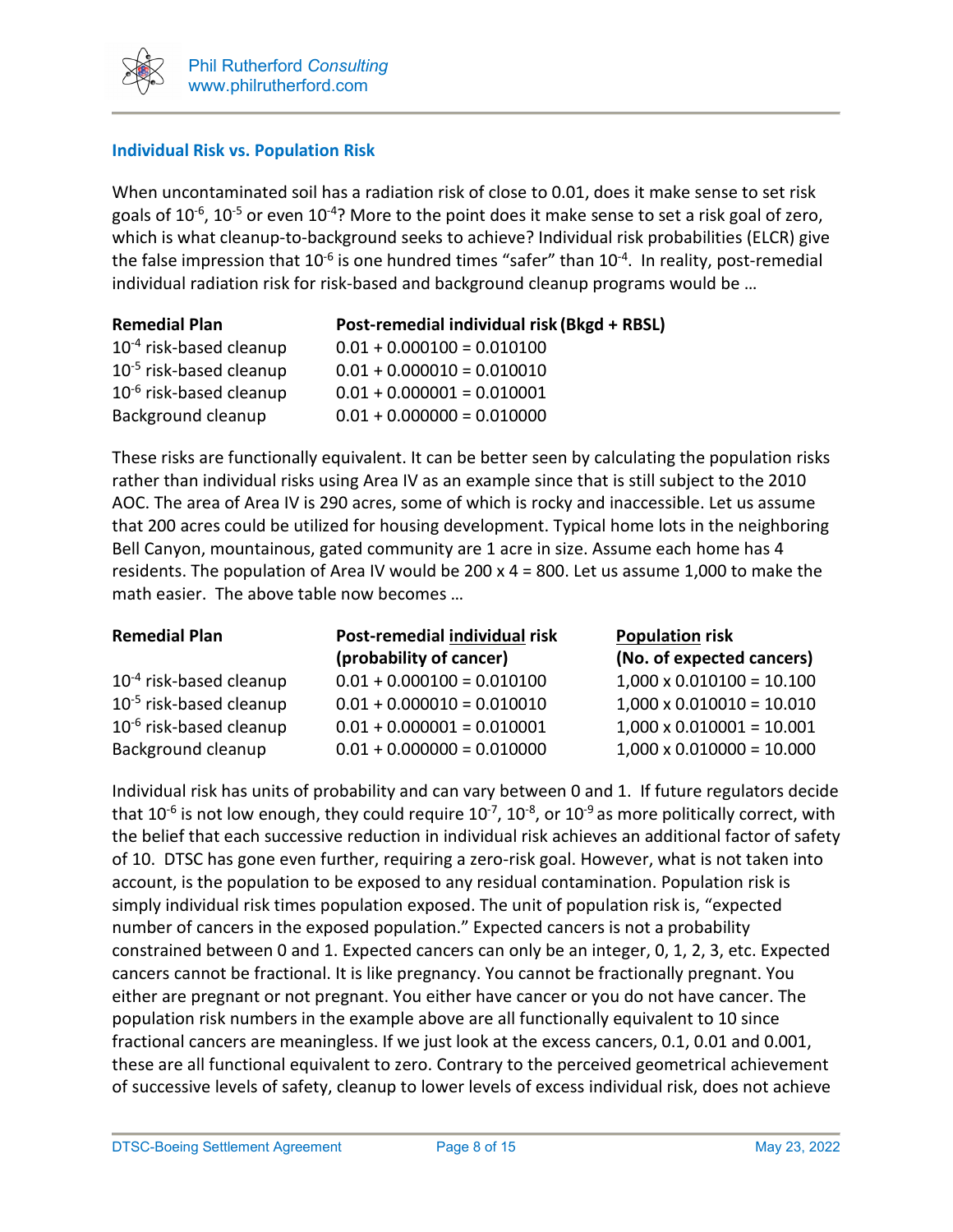

any additional level of population risk (or safety). Note also that 10 expected cancers in a population of 1,000 from naturally occurring radionuclides in uncontaminated soil would be indistinguishable from the 40% individual risk or 400 expected cancers in a population of 1,000 according to US statistics.<sup>[18](#page-8-0)</sup>

These risk estimates assume that the linear no-threshold theory of radiation risk is valid at and far below background radiation doses and background dose variability.

## **Ratio of RBSL to Background (LUT)**

Any risk-based cleanup goal is in excess, or incremental to background. Hence a gross cleanup goal (GCG) is …

 $GCG = LUT + RBSL$ 

Practicality of cleanup depends strongly on the relative magnitudes of LUT and RBSL. If the RBSL <<< LUT, then the RBSL will be indistinguishable from LUT (background). This is the case for uranium-238 where LUT = 1.96 pCi/g and the RBSL is 1.87E-3 pCi/g, 1,000 times smaller. The laboratory +/-2σ uncertainty for uranium alpha spectroscopy is typically 0.1 to 0.3 pCi/g, far in excess of the RBSL. Referring to the Table 1, this is equivalent to looking for an additive risk of  $10^{-6}$  in a background risk of  $10^{-3}$ . This is the classic "low signal to noise problem" and applies to a greater or lessor extent for all high-risk naturally occurring radionuclides where RBSL <<< LUT.

If the RBSL is <=> LUT then the RBSL will be distinguishable from LUT. This is the case for the primary anthropogenic radionuclides of concern observed by EPA in Area IV, namely cesium-137 (291 BTV exceedances), strontium-90 (153 BTV exceedances) and, to a lesser extent, plutonium-239 (14 BTV exceedances). $19$ 

The cesium-137 LUT is 0.225 pCi/g and the RBSL is 0.0472 pCi/g. If the risk goal were increased from  $10^{-6}$  to  $10^{-4}$ , consistent with cleanup at McClellan Airforce Base<sup>[20](#page-8-2)</sup>, the  $10^{-4}$  PRG would be 4.72 pCi/g. Adding the LUT of 0.225 pCi/g will give a gross cleanup goal of 4.945 pCi/g. 4.72 pCi/g is close to the 2002 EPA/NRC Memorandum of Understanding (MOU) for residential cesium-137 of 6 pCi/g (See section below). It is apparent that when RBSL >> LUT, then precise knowledge and estimates of background becomes less important, since background can be

<span id="page-8-0"></span><sup>&</sup>lt;sup>18</sup> American Cancer Society, "Lifetime Risk of Developing or Dying of Cancer", [https://www.cancer.org/healthy/cancer-causes/general-info/lifetime-probability-of-developing-or-dying-from](https://www.cancer.org/healthy/cancer-causes/general-info/lifetime-probability-of-developing-or-dying-from-cancer.html)[cancer.html.](https://www.cancer.org/healthy/cancer-causes/general-info/lifetime-probability-of-developing-or-dying-from-cancer.html) Accessed May 23, 2022.

<span id="page-8-1"></span><sup>&</sup>lt;sup>19</sup> EPA, "Santa Susana Field Laboratory - EPA Radiological Characterization Study Results", November 2012. Available at

[https://www.boeing.com/resources/boeingdotcom/principles/environment/pdf/EPA\\_November\\_2012\\_Factsheet.](https://www.boeing.com/resources/boeingdotcom/principles/environment/pdf/EPA_November_2012_Factsheet.pdf) [pdf.](https://www.boeing.com/resources/boeingdotcom/principles/environment/pdf/EPA_November_2012_Factsheet.pdf) Accessed May 23, 2022.

<span id="page-8-2"></span><sup>&</sup>lt;sup>20</sup> See Appendix A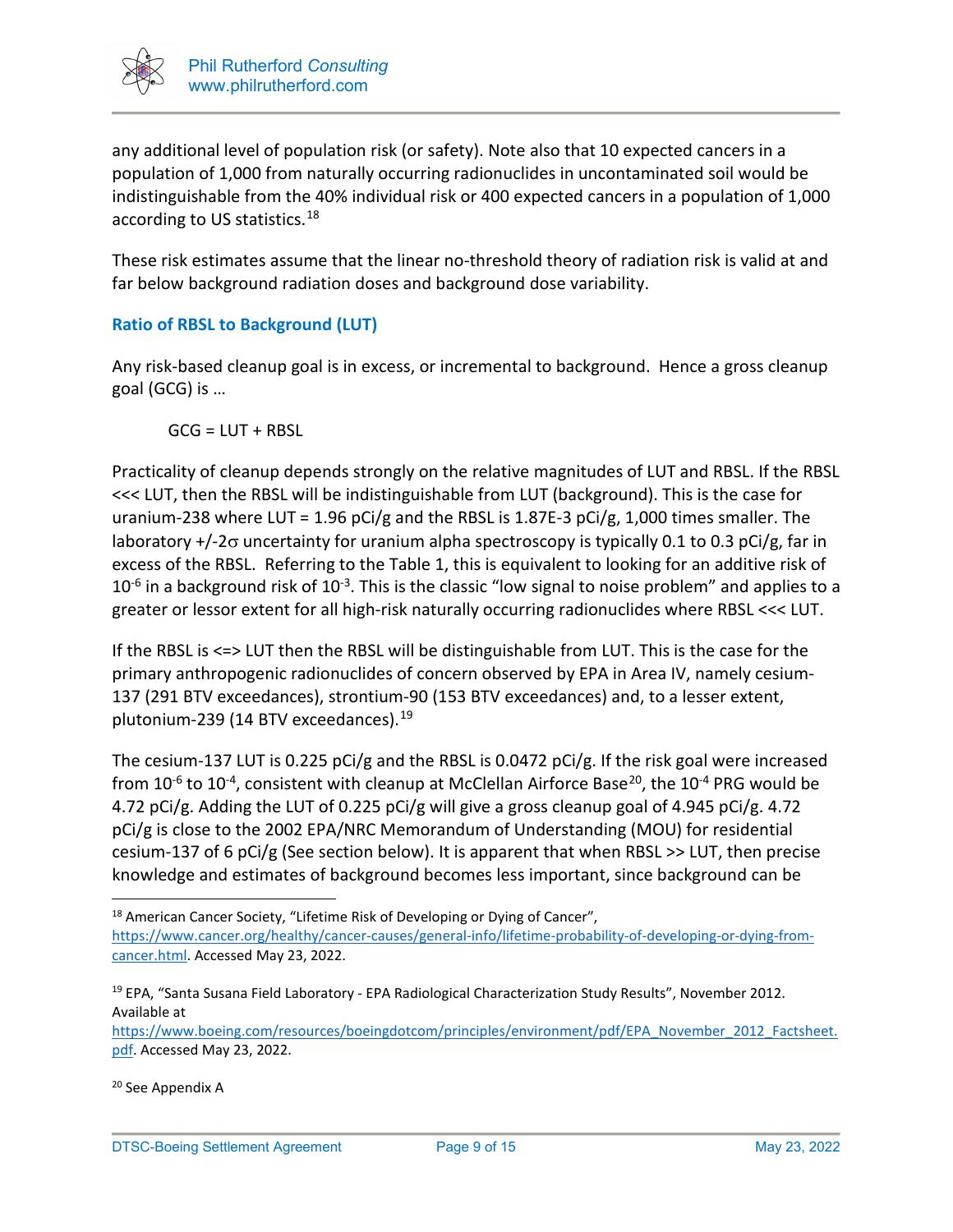

essentially ignored. The question then becomes more appropriately "what is safe and what is not safe," not "what is background and what is not background." Note that 6 pCi/g is the  $10^{-4}$ risk level of cesium-137 for residential with limited garden produce consumed, in Attachment 3 of Exhibit 5 in the Settlement Agreement.

The plutonium-239 LUT is 0.023 pCi/g and the RBSL is 0.086 pCi/g. Therefore cleaning to an excess 10<sup>-6</sup> residential garden level would clean to 0.023 + 0.086 = 0.109 pCi/g. Cleaning to background would clean to 0.023 pCi/g or a 4 times lower gross concentration than the excess  $10^{-6}$  level and achieve a total plutonium-239 residual risk level of 0.023  $*$  10<sup>-6</sup> / 0.086 = 2.67 x  $10^{-7}$  risk level, well below the  $10^{-6}$  to  $10^{-4}$  NCP risk management range. Clearly, this is unreasonable.

## **EPA/NRC Memorandum of Understanding**

The 2002 EPA/NRC Memorandum of Understanding  $(MOU)^{21,22}$  $(MOU)^{21,22}$  $(MOU)^{21,22}$  $(MOU)^{21,22}$  provided radionuclide goals in soil at NRC-licensed decommissioned sites that would be acceptable to EPA under CERCLA. These goals were based on reasonably-anticipated, future land use, including residential and industrial/commercial at the  $10^{-4}$  risk level, not 10<sup>-6</sup>, and not background.

The EPA/NRC MOU acceptable residential soil concentrations<sup>[23](#page-9-2)</sup> for naturally occurring radionuclides and ROPCs include,

| <b>Radionuclide</b> | pCi/g |  |  |  |
|---------------------|-------|--|--|--|
| Radium-226          | 5     |  |  |  |
| Cesium-137          | 6     |  |  |  |
| Strontium-90        | 23    |  |  |  |
| Thorium-232         | 5     |  |  |  |
| Uranium-238         | 74    |  |  |  |
| Plutonium-239       | 259   |  |  |  |

These cleanup goals are acceptable to EPA and NRC and clearly exceed the more restrictive RBSLs, BTVs and LUTs discussed above relative to the DTSC-Boeing Settlement Agreement.

The question remains … why is SSFL treated differently from other sites in the US?

<span id="page-9-0"></span><sup>&</sup>lt;sup>21</sup> EPA, "Memorandum of Understanding Between the Environmental Protection Agency and the Nuclear Regulatory Commission - Consultation and Finality on Decommissioning and Decontamination of Contaminated Sites", October 9, 2002. Available at [https://nepis.epa.gov/Exe/ZyPDF.cgi/P100K3YY.PDF?Dockey=P100K3YY.PDF.](https://nepis.epa.gov/Exe/ZyPDF.cgi/P100K3YY.PDF?Dockey=P100K3YY.PDF)  Accessed May 23, 2022.

<span id="page-9-1"></span><sup>&</sup>lt;sup>22</sup> EPA, "Distribution of Memorandum of Understanding between EPA and Nuclear Regulatory Commission", OSWER 9295.8-06a, October 9, 2002. Available at [https://nepis.epa.gov/Exe/ZyPDF.cgi/P100K3Z6.PDF?Dockey=P100K3Z6.PDF.](https://nepis.epa.gov/Exe/ZyPDF.cgi/P100K3Z6.PDF?Dockey=P100K3Z6.PDF) Accessed May 23, 2022.

<span id="page-9-2"></span> $23$  MOU values are risk-based and therefore sum-of-fractions should be used for multiple contaminants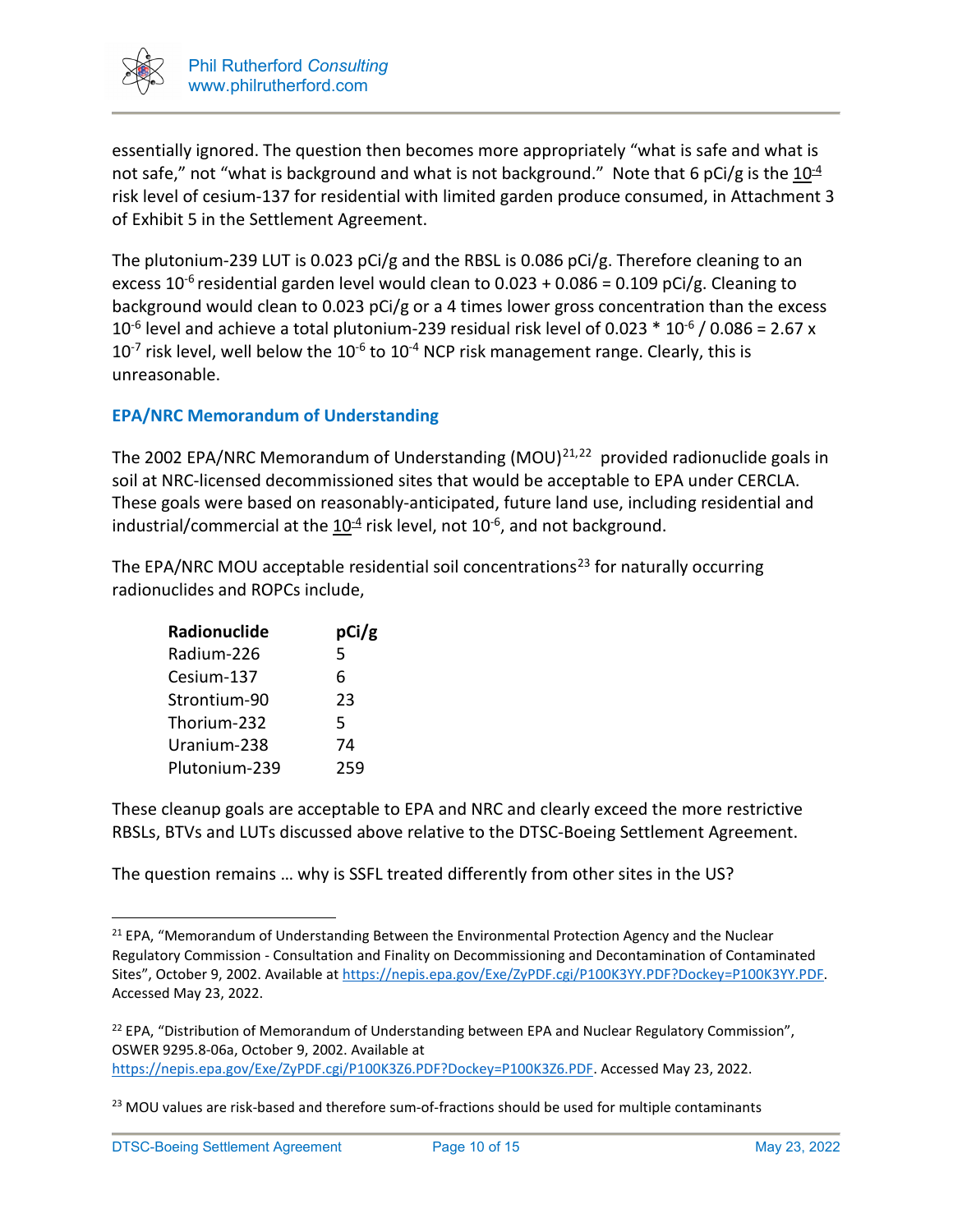

| <b>Table 1. Background Radionuclides</b> |                      |                            |                                  |                                                                       |                                                                    |                                                                                   |                                       |                                        |                                    |                                               |                                 |                                      |                                   |                                      |                                                  |
|------------------------------------------|----------------------|----------------------------|----------------------------------|-----------------------------------------------------------------------|--------------------------------------------------------------------|-----------------------------------------------------------------------------------|---------------------------------------|----------------------------------------|------------------------------------|-----------------------------------------------|---------------------------------|--------------------------------------|-----------------------------------|--------------------------------------|--------------------------------------------------|
| Analyte                                  | Symbol               | Anthropogenic<br>or NORM   | <b>BTV</b><br>Basis <sup>1</sup> | Resident with<br>Garden 10 <sup>-6</sup><br>RBSL (pCi/g) <sup>2</sup> | <b>BTV Based</b><br>on EPA's<br>USL95 or<br><b>HNDV</b><br>(pCi/g) | <b>BTV Based</b><br>on DTSC's<br><b>UTL95-95 or</b><br><b>HNDV</b><br>$(pCi/g)^2$ | <b>Risk of</b><br>EPA's<br><b>BTV</b> | <b>Risk of</b><br>DTSC's<br><b>BTV</b> | % of<br><b>Fotal Risk</b><br>(EPA) | % of<br><b>Total</b><br><b>Risk</b><br>(DTSC) | <b>LUT Value</b><br>$(pCi/g)^3$ | <b>Risk of</b><br>LUT                | <b>Ratio of LUT</b><br>to EPA BTV | Ratio of<br><b>RBSL to</b><br>LUT    | Ratio of<br><b>DTSC BTV to</b><br><b>EPA BTV</b> |
| Actinium-227                             | Ac-227               | <b>NORM</b>                | <b>USL95</b>                     | 1.52E-02                                                              | 1.27E-01                                                           | 9.52E-02                                                                          | 8.36E-06                              | 6.26E-06                               | 0.1%                               | 0.1%                                          | 2.05E-01                        | 1.35E-05                             | 1.61E+00                          | 7.41E-02                             | 0.75                                             |
| Actinium-228                             | Ac-228               | <b>NORM</b>                | <b>USL95</b>                     | 2.10E+02                                                              | 2.30E+00                                                           | 2.10E+00                                                                          | 1.10E-08                              | 1.00E-08                               | 0.0%                               | 0.0%                                          | 2.68E+00                        | 1.28E-08                             | 1.17E+00                          | 7.84E+01                             | 0.91                                             |
| Americium-241                            | Am-241               | Man-made                   | <b>USL95</b>                     | 1.10E-01                                                              | 1.62E-02                                                           | 1.42E-02                                                                          | 1.47E-07                              | 1.29E-07                               | 0.0%                               | 0.0%                                          | 3.90E-02                        | 3.55E-07                             | 2.41E+00                          | 2.82E+00                             | 0.88                                             |
| Americium-243                            | Am-243               | Man-made                   | HNDV                             | 6.39E-02                                                              | 1.34E-02                                                           | 1.34E-02                                                                          | 2.10E-07                              | 2.10E-07                               | 0.0%                               | 0.0%                                          | 2.52E-02                        | 3.94E-07                             | 1.88E+00                          | 2.54E+00                             | 1.00                                             |
| Antimony-125                             | Sb-125               | Man-made                   | <b>USL95</b>                     | 3.75E-01                                                              | 3.21E-01                                                           | 2.54E-01                                                                          | 8.56E-07                              | 6.77E-07                               | 0.0%                               | 0.0%                                          | 3.74E-01                        | 9.97E-07                             | 1.17E+00                          | 1.00E+00                             | 0.79                                             |
| Barium137m                               | Ba-137m              | Man-made                   | <b>USL95</b>                     | $6.03E + 24$                                                          | 1.83E-01                                                           | 1.46E-01                                                                          | 3.03E-32                              | 2.42E-32                               | 0.0%                               | 0.0%                                          |                                 | $\overline{\phantom{a}}$             | $\overline{\phantom{a}}$          | $\overline{\phantom{a}}$             | 0.80                                             |
| Bismuth-212                              | Bi-212               | <b>NORM</b>                | <b>USL95</b><br><b>USL95</b>     | $1.22E + 16$                                                          | 2.04E+00                                                           | $1.67E + 00$                                                                      | 1.67E-22                              | 1.37E-22                               | 0.0%                               | 0.0%                                          | 2.38E+00                        | 1.95E-22                             | 1.17E+00                          | $5.13E + 15$<br>1.38E+03             | 0.82                                             |
| Bismuth-214                              | Bi-214<br>Cd-113m    | <b>NORM</b>                | <b>USL95</b>                     | 2.52E+03                                                              | 1.57E+00<br>2.95E+03                                               | 1.53E+00<br>2.66E+03                                                              | $6.23E - 10$                          | 6.07E-10                               | 0.0%<br>÷,                         | 0.0%                                          | $1.83E + 00$<br>3.44E+03        | 7.26E-10<br>J.                       | 1.17E+00<br>1.17E+00              | J.                                   | 0.97<br>0.90                                     |
| Cadmium-113m<br>Carbon-14                | $C-14$               | Man-made<br>MM and NORN    | USL95                            | 9.20E-01                                                              | 2.54E+00                                                           | 2.38E+00                                                                          | 2.76E-06                              | 2.59E-06                               | 0.0%                               | 0.0%                                          | 2.96E+00                        | 3.22E-06                             | 1.17E+00                          | 3.11E-01                             | 0.94                                             |
| Cesium-134                               | Cs-134               | Man-made                   | <b>USL95</b>                     | 1.25E-01                                                              | 3.00E-02                                                           | 2.30E-02                                                                          | 2.40E-07                              | 1.84E-07                               | 0.0%                               | 0.0%                                          | 8.01E-02                        | 6.41E-07                             | 2.67E+00                          | 1.56E+00                             | 0.77                                             |
| esium-137:                               | Cs-137               | Man-made                   | <b>USL95</b>                     | 4.72E-02                                                              | 1.93E-01                                                           | 1.57E-01                                                                          | 4.09E-06                              | 3.33E-06                               | 0.1%                               | 0.0%                                          | 2.25E-01                        | 4.77E-06                             | 1.17E+00                          | 2.10E-01                             | 0.81                                             |
| Cobalt-60                                | $Co-60$              | Man-made                   | HNDV                             | 3.07E-02                                                              | 5.56E-03                                                           | 5.56E-03                                                                          | 1.81E-07                              | 1.81E-07                               | 0.0%                               | 0.0%                                          | 3.63E-02                        | 1.18E-06                             | 6.53E+00                          | 8.46E-01                             | 1.00                                             |
| Curium-243/244                           | Cm-243/244           | Man-made                   | HNDV                             | 1.10E-01                                                              | 1.47E-02                                                           | 1.47E-02                                                                          | 1.34E-07                              | 1.34E-07                               | 0.0%                               | 0.0%                                          | 3.96E-02                        | 3.60E-07                             | 2.69E+00                          | 2.78E+00                             | 1.00                                             |
| Curium-245/246                           | Cm-245/246           | Man-made                   | USL95                            | 5.46E-02                                                              | 1.62E-02                                                           | 1.47E-02                                                                          | 2.97E-07                              | 2.69E-07                               | 0.0%                               | 0.0%                                          | 3.46E-02                        | 6.34E-07                             | 2.14E+00                          | 1.58E+00                             | 0.91                                             |
| Curium-248                               | Cm-248               | Man-made                   | <b>HNDV</b>                      | 1.02E-02                                                              | 2.34E-02                                                           | 2.34E-02                                                                          | 2.29E-06                              | 2.29E-06                               | 0.0%                               | 0.0%                                          | 3.98E-02                        | 3.90E-06                             | 1.70E+00                          | 2.56E-01                             | 1.00                                             |
| Europium-152                             | Eu-152               | Man-made                   | <b>USL95</b>                     | 3.82E-02                                                              | 1.69E-02                                                           | 1.09E-02                                                                          | 4.42E-07                              | 2.85E-07                               | 0.0%                               | 0.0%                                          | 7.39E-02                        | 1.93E-06                             | 4.37E+00                          | 5.17E-01                             | 0.64                                             |
| uropium-154<br>Europium-155              | Eu-154<br>Eu-155     | Man-made<br>Man-made       | <b>USL95</b><br><b>USL95</b>     | 4.62E-02<br>2.96E+00                                                  | 2.51E-02<br>1.98E-01                                               | 2.14E-02<br>1.56E-01                                                              | 5.43E-07<br>6.69E-08                  | 4.63E-07<br>5.27E-08                   | 0.0%<br>0.0%                       | 0.0%<br>0.0%                                  | 1.98E-01<br>2.31E-01            | 4.29E-06<br>7.80E-08                 | 7.89E+00<br>1.17E+00              | 2.33E-01<br>1.28E+01                 | 0.85<br>0.79                                     |
| Holmium-166m                             | Ho-166m              | Man-made                   | <b>USL95</b>                     | 1.61E-02                                                              | 3.65E-02                                                           | 2.35E-02                                                                          | 2.27E-06                              | 1.46E-06                               | 0.0%                               | 0.0%                                          | 5.14E-02                        | 3.19E-06                             | 1.41E+00                          | 3.13E-01                             | 0.64                                             |
| odine-129                                | $1 - 129$            | Man-made                   | <b>USL95</b>                     | 1.77E-02                                                              | 1.54E+00                                                           | 1.13E+00                                                                          | 8.70E-05                              | 6.38E-05                               | 1.1%                               | 0.9%                                          | 2.42E+00                        | 1.37E-04                             | 1.57E+00                          | 7.31E-03                             | 0.73                                             |
| ron-55                                   | Fe-55                | Man-made                   | <b>USL95</b>                     |                                                                       | 5.08E+00                                                           | 4.34E+00                                                                          |                                       |                                        |                                    |                                               |                                 |                                      |                                   |                                      | 0.85                                             |
| <mark>ead-210</mark>                     | Pb-210               | <b>NORM</b>                | <b>USL95</b>                     | 4.30E-03                                                              | 2.07E+00                                                           | 1.67E+00                                                                          | 4.81E-04                              | 3.88E-04                               | 6.0%                               | 5.7%                                          | $\overline{a}$                  |                                      | ÷,                                |                                      | 0.81                                             |
| Lead-212                                 | Pb-212               | <b>NORM</b>                | USL95                            | $9.12E + 07$                                                          | $2.67E + 00$                                                       | 2.48E+00                                                                          | 2.93E-14                              | 2.72E-14                               | 0.0%                               | 0.0%                                          | $3.11E + 00$                    | 3.41E-14                             | 1.16E+00                          | 2.93E+07                             | 0.93                                             |
| Lead-214                                 | Pb-214               | <b>NORM</b>                | <b>USL95</b>                     | 1.87E+03                                                              | 1.68E+00<br>3.14E-02                                               | 1.64E+00                                                                          | 8.98E-10                              | 8.77E-10                               | 0.0%<br>$\sim$                     | 0.0%<br>$\overline{a}$                        | 1.96E+00                        | 1.05E-09                             | 1.17E+00                          | $9.54E + 02$                         | 0.98                                             |
| Neptunium-236<br>Neptunium-237           | Np-236<br>Np-237     | Man-made<br>Man-made       | <b>USL95</b><br>USL95            | $\overline{\phantom{a}}$                                              | 1.09E-02                                                           | 2.15E-02<br>8.18E-03                                                              | $\overline{\phantom{a}}$              | $\overline{a}$                         | ÷.                                 | $\sim$                                        | 5.99E-02<br>1.47E-01            | $\overline{\phantom{a}}$             | 1.91E+00<br>1.35E+01              | $\sim$                               | 0.68<br>0.75                                     |
| Neptunium-239                            | Np-239               | Man-made                   | <b>HNDV</b>                      | $\overline{\phantom{a}}$                                              | 4.27E-02                                                           | 4.27E-02                                                                          | $\overline{\phantom{a}}$              | $\overline{\phantom{a}}$               | $\overline{\phantom{a}}$           | $\overline{\phantom{a}}$                      | 1.67E-01                        | $\overline{\phantom{a}}$             | 3.91E+00                          | $\overline{\phantom{a}}$             | 1.00                                             |
| Nickel-59                                | Ni-59                | Man-made                   | HNDV                             |                                                                       | 3.44E-01                                                           | 3.44E-01                                                                          |                                       |                                        |                                    |                                               | 8.75E-01                        |                                      | 2.54E+00                          |                                      | 1.00                                             |
| Nickel-63                                | Ni-63                | Man-made                   | <b>HNDV</b>                      | 9.85E+00                                                              | 4.52E-01                                                           | 4.52E-01                                                                          | 4.59E-08                              | 4.59E-08                               | 0.0%                               | 0.0%                                          | 1.34E+00                        | 1.36E-07                             | 2.96E+00                          | 7.35E+00                             | 1.00                                             |
| Niobium-94                               | Nb-94                | Man-made                   | USL95                            | 1.57E-02                                                              | 1.65E-02                                                           | 1.21E-02                                                                          | 1.05E-06                              | 7.71E-07                               | 0.0%                               | 0.0%                                          | 2.74E-02                        | 1.75E-06                             | 1.66E+00                          | 5.73E-01                             | 0.73                                             |
| lutonium-236                             | Pu-236               | Man-made                   | USL95                            |                                                                       | 1.84E-02                                                           | 1.57E-02                                                                          |                                       |                                        |                                    |                                               | 3.49E-02                        |                                      | 1.90E+00                          |                                      | 0.85                                             |
| lutonium-238                             | Pu-238               | Man-made                   | <b>USL95</b>                     | 9.77E-02<br>8.60E-02                                                  | 4.25E-03                                                           | 3.13E-03                                                                          | 4.35E-08                              | 3.20E-08                               | 0.0%                               | 0.0%<br>0.0%                                  | 2.54E-02                        | 2.60E-07                             | 5.98E+00                          | 3.85E+00                             | 0.74                                             |
| lutonium-239/240<br>Plutonium-241        | Pu-239/240<br>Pu-241 | Man-made<br>Man-made       | <b>USL95</b><br><b>HNDV</b>      | $\overline{\phantom{a}}$                                              | 1.42E-02<br>3.49E-01                                               | 9.36E-03<br>3.49E-01                                                              | 1.65E-07                              | 1.09E-07<br>$\overline{\phantom{a}}$   | 0.0%<br>$\overline{\phantom{a}}$   | $\overline{\phantom{a}}$                      | 2.30E-02<br>$6.04E + 00$        | 2.67E-07<br>$\overline{\phantom{a}}$ | 1.62E+00<br>1.73E+01              | 3.74E+00<br>$\overline{\phantom{a}}$ | 0.66<br>1.00                                     |
| Plutonium-242                            | Pu-242               | Man-made                   | <b>USL95</b>                     |                                                                       | 2.46E-03                                                           | 1.92E-03                                                                          |                                       |                                        |                                    |                                               |                                 |                                      |                                   |                                      | 0.78                                             |
| lutonium-244                             | Pu-244               | Man-made                   | <b>USL95</b>                     | 1.50E-02                                                              | 1.56E-03                                                           | 1.40E-03                                                                          | 1.04E-07                              | 9.33E-08                               | 0.0%                               | 0.0%                                          | 1.35E-02                        | 9.00E-07                             | 8.65E+00                          | 1.11E+00                             | 0.90                                             |
| olonium-210                              | Po-210               | <b>NORM</b>                | <b>USL95</b>                     | 2.90E-01                                                              | 2.09E+00                                                           | $1.72E + 00$                                                                      | 7.21E-06                              | 5.93E-06                               | 0.1%                               | 0.1%                                          | ÷,                              | ÷,                                   | ÷,                                |                                      | 0.82                                             |
| 'otassium-40                             | $K-40$               | <b>NORM</b>                | <b>USL95</b>                     | 1.39E-02                                                              | 3.05E+01                                                           | 2.60E+01                                                                          | $2.19E-03$                            | 1.87E-03                               | 27.3%                              | 27.4%                                         | 3.55E+01                        | 2.55E-03                             | 1.16E+00                          | 3.92E-04                             | 0.85                                             |
| Promethium-147                           | Pm-147               | Man-made                   | USL95                            |                                                                       | 4.96E+00                                                           | 3.92E+00                                                                          | ÷,                                    | $\overline{\phantom{a}}$               | $\overline{\phantom{a}}$           |                                               | 1.45E+01                        | $\overline{\phantom{a}}$             | 2.92E+00                          |                                      | 0.79                                             |
| Protactinium-231<br>Radium-226           | Pa-231<br>Ra-226     | <b>NORM</b><br><b>NORM</b> | <b>USL95</b><br>USL95            | 8.12E-03<br>2.10E-03                                                  | 7.91E-01<br>1.88E+00                                               | 5.62E-01<br>$1.82E + 00$                                                          | 9.74E-05<br>8.95E-04                  | 6.92E-05<br>8.67E-04                   | 1.2%<br>11.1%                      | 1.0%<br>12.7%                                 | 1.22E+00<br>2.19E+00            | 1.50E-04<br>1.04E-03                 | 1.54E+00<br>1.16E+00              | 6.66E-03<br>9.59E-04                 | 0.71<br>0.97                                     |
| Radium-228                               | Ra-228               | <b>NORM</b>                | <b>USL95</b>                     | 8.02E-03                                                              | 2.30E+00                                                           | 2.10E+00                                                                          | 2.87E-04                              | 2.62E-04                               | 3.6%                               | 3.8%                                          | ÷,                              | $\overline{a}$                       | ÷                                 | ÷                                    | 0.91                                             |
| Radon-220                                | Rn-220               | <b>NORM</b>                | <b>USL95</b>                     | $6.28E + 10$                                                          | $2.27E+00$                                                         | $2.01E + 00$                                                                      | 3.61E-17                              | 3.20E-17                               | 0.0%                               | 0.0%                                          |                                 |                                      |                                   |                                      | 0.89                                             |
| Radon-222                                | Rn-222               | <b>NORM</b>                | <b>USL95</b>                     | $6.60E + 00$                                                          | $1.61E + 00$                                                       | 1.58E+00                                                                          | 2.44E-07                              | 2.39E-07                               | 0.0%                               | 0.0%                                          | Ĭ.                              | $\overline{\phantom{a}}$             | $\overline{\phantom{a}}$          | $\overline{\phantom{a}}$             | 0.98                                             |
| Sodium-22                                | Na-22                | Man-made                   | <b>USL95</b>                     |                                                                       | 7.87E-03                                                           | 6.61E-03                                                                          |                                       |                                        |                                    |                                               | 4.68E-02                        |                                      | 5.95E+00                          |                                      | 0.84                                             |
| Strontium-90                             | $Sr-90$              | Man-made                   | <b>USL95</b>                     | 1.12E-02                                                              | 7.50E-02                                                           | 5.12E-02                                                                          | 6.70E-06                              | 4.57E-06                               | 0.1%                               | 0.1%                                          | 1.17E-01                        | 1.04E-05                             | 1.56E+00                          | 9.57E-02                             | 0.68                                             |
| Technetium-99<br>Tellurium-125m          | Tc-99<br>Te-125m     | Man-made<br>Man-made       | <b>USL95</b><br><b>USL95</b>     | 2.29E-03<br>2.59E+01                                                  | 3.68E-01<br>7.61E-02                                               | 2.65E-01<br>5.95E-02                                                              | 1.61E-04<br>2.94E-09                  | 1.16E-04<br>2.30E-09                   | 2.0%<br>0.0%                       | 1.7%<br>0.0%                                  | 6.19E-01                        | 2.70E-04                             | 1.68E+00                          | 3.70E-03                             | 0.72<br>0.78                                     |
| Thallium-208                             | $TI-208$             | <b>NORM</b>                | <b>USL95</b>                     | 1.75E+24                                                              | 9.23E-01                                                           | 8.03E-01                                                                          | 5.27E-31                              | 4.59E-31                               | 0.0%                               | 0.0%                                          | 1.07E+00                        | 6.11E-31                             | 1.16E+00                          | 1.64E+24                             | 0.87                                             |
| Thorium-228                              | Th-228               | <b>NORM</b>                | <b>USL95</b>                     | 7.73E-02                                                              | 3.67E+00                                                           | $3.00E + 00$                                                                      | 4.75E-05                              | 3.88E-05                               | 0.6%                               | 0.6%                                          | 4.27E+00                        | 5.52E-05                             | 1.16E+00                          | 1.81E-02                             | 0.82                                             |
| Thorium-229                              | Th-229               | Man-made                   | USL95                            | 1.30E-02                                                              | 4.62E-02                                                           | 3.33E-02                                                                          | 3.55E-06                              | 2.56E-06                               | 0.0%                               | 0.0%                                          | 7.41E-02                        | 5.70E-06                             | 1.60E+00                          | 1.75E-01                             | 0.72                                             |
| Thorium-230                              | Th-230               | <b>NORM</b>                | <b>USL95</b>                     | 2.11E-03                                                              | 2.04E+00                                                           | 1.64E+00                                                                          | $9.67E - 04$                          | 7.77E-04                               | 12.0%                              | 11.4%                                         | $2.38E + 00$                    | 1.13E-03                             | 1.17E+00                          | 8.87E-04                             | 0.80                                             |
| Thorium-231                              |                      | <b>NORM</b>                | <b>USL95</b>                     | $9.13E + 04$                                                          | 1.30E+01                                                           | 1.01E-01                                                                          |                                       | 1.42E-10 1.11E-12                      | 0.0%                               | 0.0%                                          |                                 | ÷,                                   |                                   | $\overline{\phantom{a}}$             | 0.01                                             |
| Thorium-232                              | Th-232               | <b>NORM</b>                | USL95                            | 2.38E-03                                                              | 2.95E+00                                                           | 2.36E+00                                                                          | $1.24E-03$                            | 9.92E-04                               | 15.4%                              | 14.6%                                         | $3.44E + 00$                    | 1.45E-03                             | 1.17E+00                          | 6.92E-04                             | 0.80                                             |
| Thorium-234                              | Th-234               | <b>NORM</b>                | <b>USL95</b>                     | 8.04E+01                                                              | $3.04E + 00$                                                       | 2.34E+00                                                                          | 3.78E-08                              | 2.91E-08                               | 0.0%                               | 0.0%                                          | 3.54E+00                        | 4.40E-08                             | 1.16E+00                          | 2.27E+01                             | 0.77                                             |
| Thulium-171<br>Tin-126                   | Tm-171<br>Sn-126     | Man-made<br>Man-made       | HNDV<br><b>HNDV</b>              | 1.12E+02<br>$\sim$                                                    | 6.59E+01<br>4.90E-03                                               | $6.59E + 01$<br>4.90E-03                                                          | 5.88E-07                              | 5.88E-07                               | 0.0%<br>$\overline{\phantom{a}}$   | 0.0%<br>$\overline{\phantom{a}}$              | 7.67E+01<br>3.09E-02            | 6.85E-07<br>$\overline{\phantom{a}}$ | 1.16E+00<br>$6.31E + 00$          | 1.46E+00<br>$\sim$                   | 1.00<br>1.00                                     |
| Tritium                                  | $H-3$                | MM and NORM                | USL95                            | 1.68E-01                                                              | 7.38E+00                                                           | 4.89E+00                                                                          | 4.39E-05                              | 2.91E-05                               | 0.5%                               | 0.4%                                          | 8.59E+00                        | 5.11E-05                             | 1.16E+00                          | 1.96E-02                             | 0.66                                             |
| Uranium-232                              | $U-232$              | Man-made                   | <b>HNDV</b>                      |                                                                       | 5.65E-02                                                           | 5.65E-02                                                                          | $\sim$                                |                                        | $\sim$                             | $\sim$                                        |                                 | $\sim$                               |                                   |                                      | 1.00                                             |
| Jranium-233/234                          | U-233/234            | MM and NORM                | <b>USL95</b>                     | 3.22E-03                                                              | 1.87E+00                                                           | 1.55E+00                                                                          | 5.81E-04                              | 4.81E-04                               | 7.2%                               | 7.1%                                          | 2.18E+00                        | 6.77E-04                             | 1.17E+00                          | 1.48E-03                             | 0.83                                             |
| Uranium-235/236                          | U-235/236            | MM and NORM                | USL95                            | 7.23E-03                                                              | 1.30E-01                                                           | 1.01E-01                                                                          | 1.80E-05                              | 1.40E-05                               | 0.2%                               | 0.2%                                          | 1.52E-01                        | 2.10E-05                             | 1.17E+00                          | 4.76E-02                             | 0.78                                             |
| Jranium-238                              | $U-238$              | MM and NORM                | <b>USL95</b>                     | 1.87E-03                                                              | 1.68E+00                                                           | $1.52E + 00$                                                                      | 8.98E-04                              | 8.13E-04                               | 11.2%                              | 11.9%                                         | 1.96E+00                        | 1.05E-03                             | 1.17E+00                          | 9.54E-04                             | 0.90                                             |
| Uranium-240                              | $U-240$              | Man-made                   | <b>USL95</b>                     | $\overline{\phantom{a}}$                                              | 1.56E-03                                                           | 1.40E-03                                                                          | $\sim$                                | $\overline{\phantom{a}}$               | $\sim$                             | $\sim$                                        | $\sim$                          | $\omega$                             | $\sim$                            | $\sim$                               | 0.90                                             |
|                                          |                      |                            |                                  |                                                                       |                                                                    | <b>Total Risk</b>                                                                 |                                       | 8.04E-03 6.81E-03                      | 100.0%                             | 100.0%                                        | <b>Total Risk</b>               | 8.64E-03                             |                                   |                                      |                                                  |

**Average 2.81 Average 0.83**

 $1$  BTV based on USL95 or the highest non-detect value (HNDV) for radionuclides with fewer than five detections.

<sup>2</sup> Resident with garden RBSL and DTSC BTV taken from Table 1, Attahment 5, Exhibit 5.

<sup>3</sup> Red bold data are DTSC's draft provisional LUTs identical to those in Table 1, Attachment 5, Exhibit 5 of the Settlement Agreement. Other data based on the same criterion, namely the lowest radiological reference concentration between Lab A and Lab B, usually Lab B unless Lab B has no data in which case it is Lab A.

Dominant contributors to cancer risk from naturally-occurring radionuclides in background soil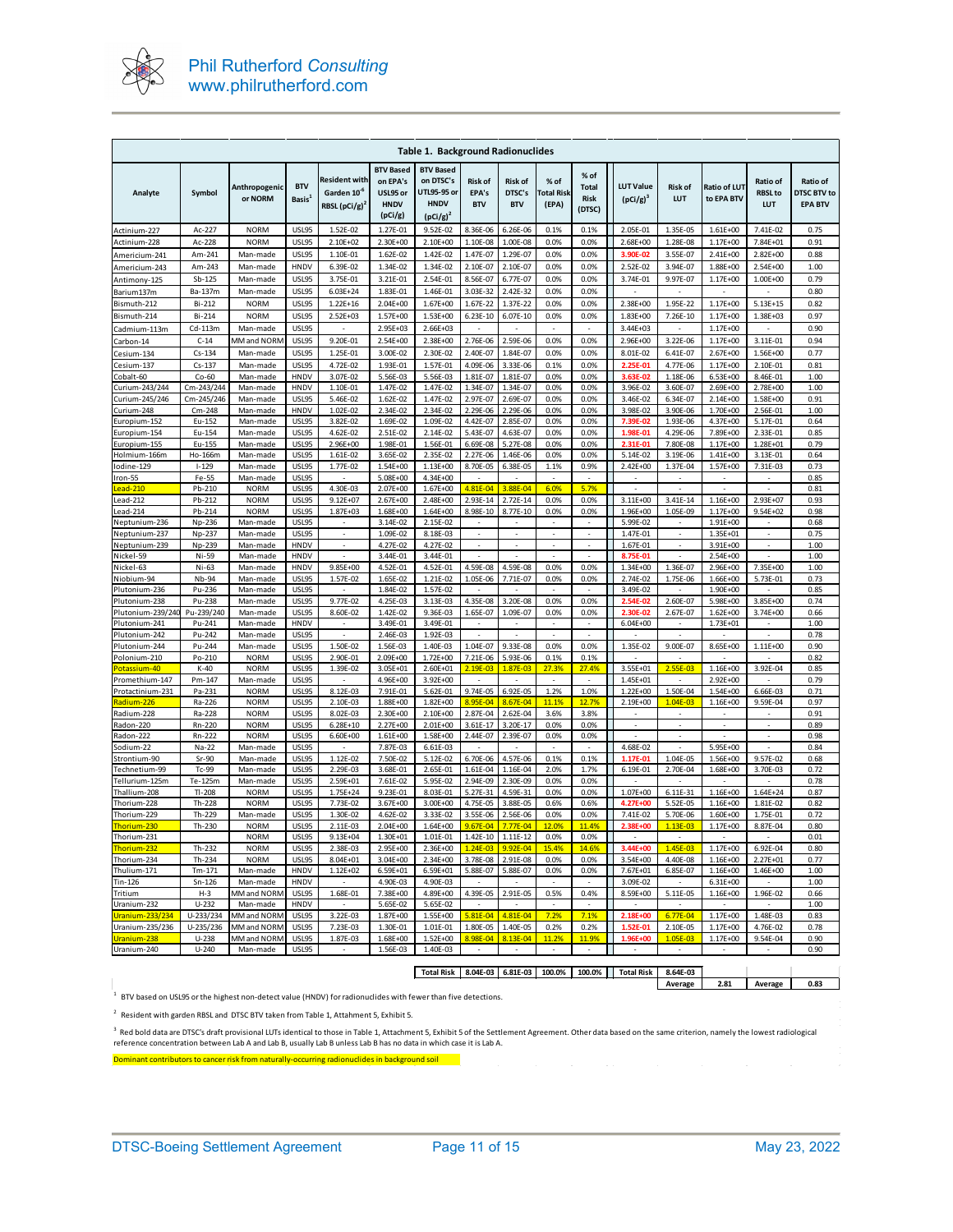

# **APPENDIX A**

# **RADIOLOGICAL CLEANUP AT**

# **HUNTERS POINT NAVAL SHIPYARD AND**

# **MCCLELLAN AIR FORCE BASE**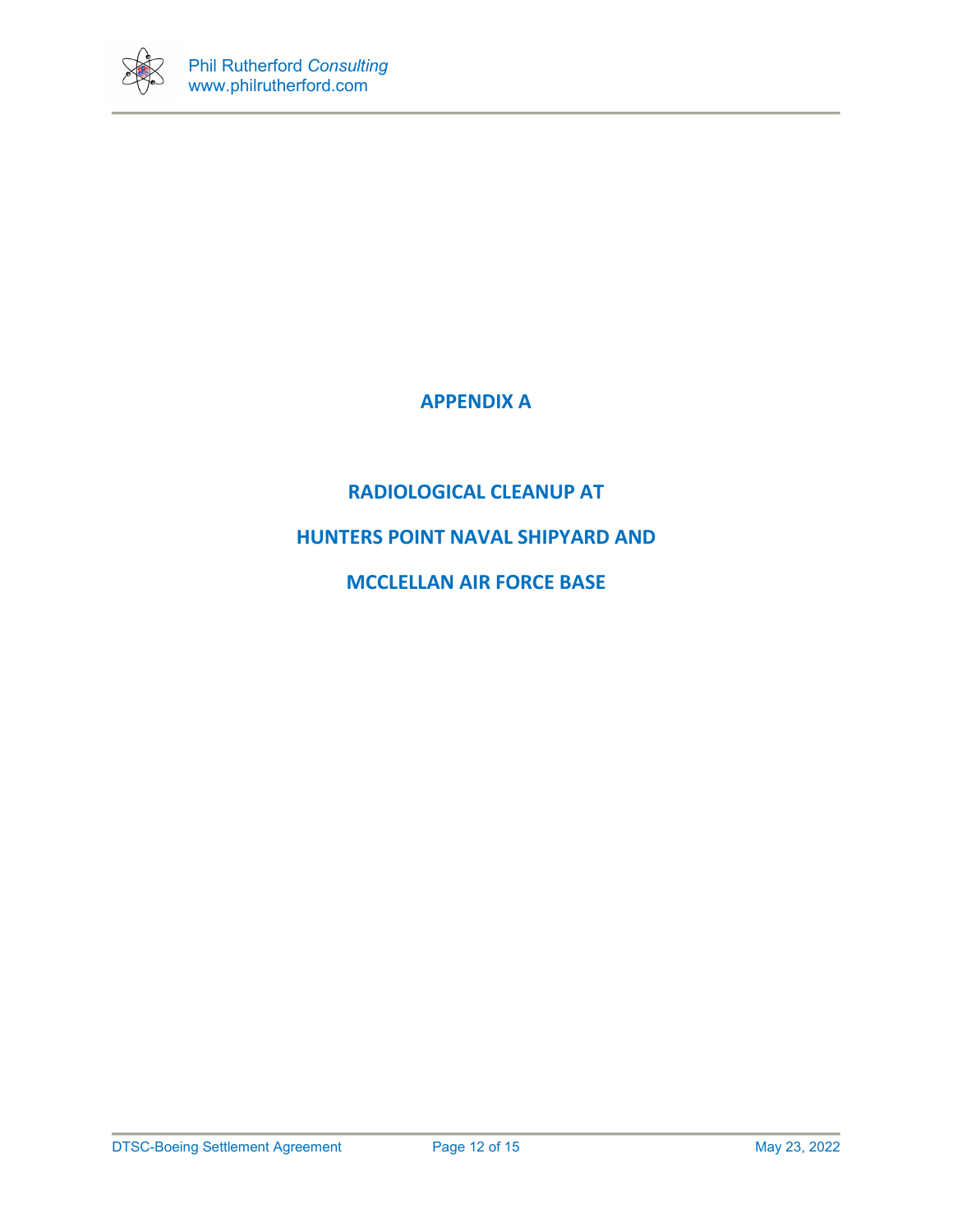

## **Risk-Based Radiological Cleanup at Hunters Pont Naval Shipyard and McClellan Air Force Base**

In 2013, EPA commented on the draft NASA EIS.<sup>24</sup>

*"We agree that cleanup of radioactively contaminated soil to background is imperative. EPA and DTSC have cooperatively overseen the cleanup of radioactive contamination to background at, for example, Hunter's Point Naval Shipyard and McClellan Airforce Base. For chemical contamination sites , EPA, as well as DTSC, typically performs soil cleanups to health-based levels, unless background concentrations exceed those health-based levels."*

This statement by Tom Kelly of EPA is absurd on several levels.

- EPA's well known preliminary remediation goals (PRG)<sup>[25](#page-12-1)</sup> establish a process to calculate net risk-based cleanup goals in excess of background. Why would Mr. Kelly dispense with his own agency's established protocols? Why would cleanup of radioactively contaminated soils to background at SSFL be imperative?
- The statement that Hunters Pont uses radiological background as a cleanup goal is incorrect. At Hunter's Point, risk-based residential remedial goals, incremental above background, have been selected. Excess cancer risks from these remedial goals have been shown to meet the NCP's risk management range of 10<sup>-6</sup> to 10<sup>-4</sup>.<sup>[26,](#page-12-2)[27](#page-12-3),[28](#page-12-4)</sup> Gross cleanup levels would therefore be background plus net risk-based remedial goals.

<span id="page-12-2"></span><sup>26</sup> Department of Navy, "Final Basewide Radiological Removal Action - Action Plan Memorandum - Revision 2006 -Hunters Point Shipyard, San Francisco, California", Table 1. April 21, 2006. Available at [https://www.philrutherford.com/Hunters\\_Point/hps\\_200604\\_memo\\_rad.pdf.](https://www.philrutherford.com/Hunters_Point/hps_200604_memo_rad.pdf) Accessed May 23, 2022.

<span id="page-12-3"></span><sup>27</sup> Department of Navy, "Draft Addendum to the Five-Year Review, Evaluation of Radiological Remedial Goals for Soil, Hunters Point Naval Shipyard, San Francisco, CA" including enclosure "Estimated Excess Cancer Risks and Dose Equivalent Rates from Resident Exposures to Radionuclide-Containing Soils Report", August 8, 2019. Available at [https://www.philrutherford.com/Hunters\\_Point/HPNS\\_20190808\\_Draft\\_Evaluation\\_of\\_Soil\\_Radiological\\_Remedi](https://www.philrutherford.com/Hunters_Point/HPNS_20190808_Draft_Evaluation_of_Soil_Radiological_Remedial_Goals.pdf) [al\\_Goals.pdf.](https://www.philrutherford.com/Hunters_Point/HPNS_20190808_Draft_Evaluation_of_Soil_Radiological_Remedial_Goals.pdf) Accessed May 23, 2022.

<span id="page-12-0"></span><sup>&</sup>lt;sup>24</sup> EPA, "Comments on Draft EIS for Proposed Demolition and Environmental Cleanup Activities at Santa Susana Field Laboratory, Ventura and Los Angeles Counties, California (CEQ# 20130227)", September 30, 2013. [https://www.philrutherford.com/SSFL/NASA/EPA\\_NASA\\_SSFL\\_DEIS\\_Comments\\_30Sep13.pdf.](https://www.philrutherford.com/SSFL/NASA/EPA_NASA_SSFL_DEIS_Comments_30Sep13.pdf) Accessed May 23, 2022.

<span id="page-12-1"></span><sup>25</sup> EPA, "Preliminary Remediation Goals for Radionuclides." Available a[t https://epa-prgs.ornl.gov/radionuclides/.](https://epa-prgs.ornl.gov/radionuclides/) Accessed May 23, 2022.

<span id="page-12-4"></span><sup>&</sup>lt;sup>28</sup> Navy Base Realignment and Closure (BRAC), Hunters Point Naval Shipyard - Environmental Program Update", Extracted slide showing selected background and cleanup goals. July 2020. Available at https://www.philrutherford.com/Hunters\_Point/Extract\_from\_HPNS\_07292020\_Navy\_Update\_Presentation.pdf Accessed May 23, 2022.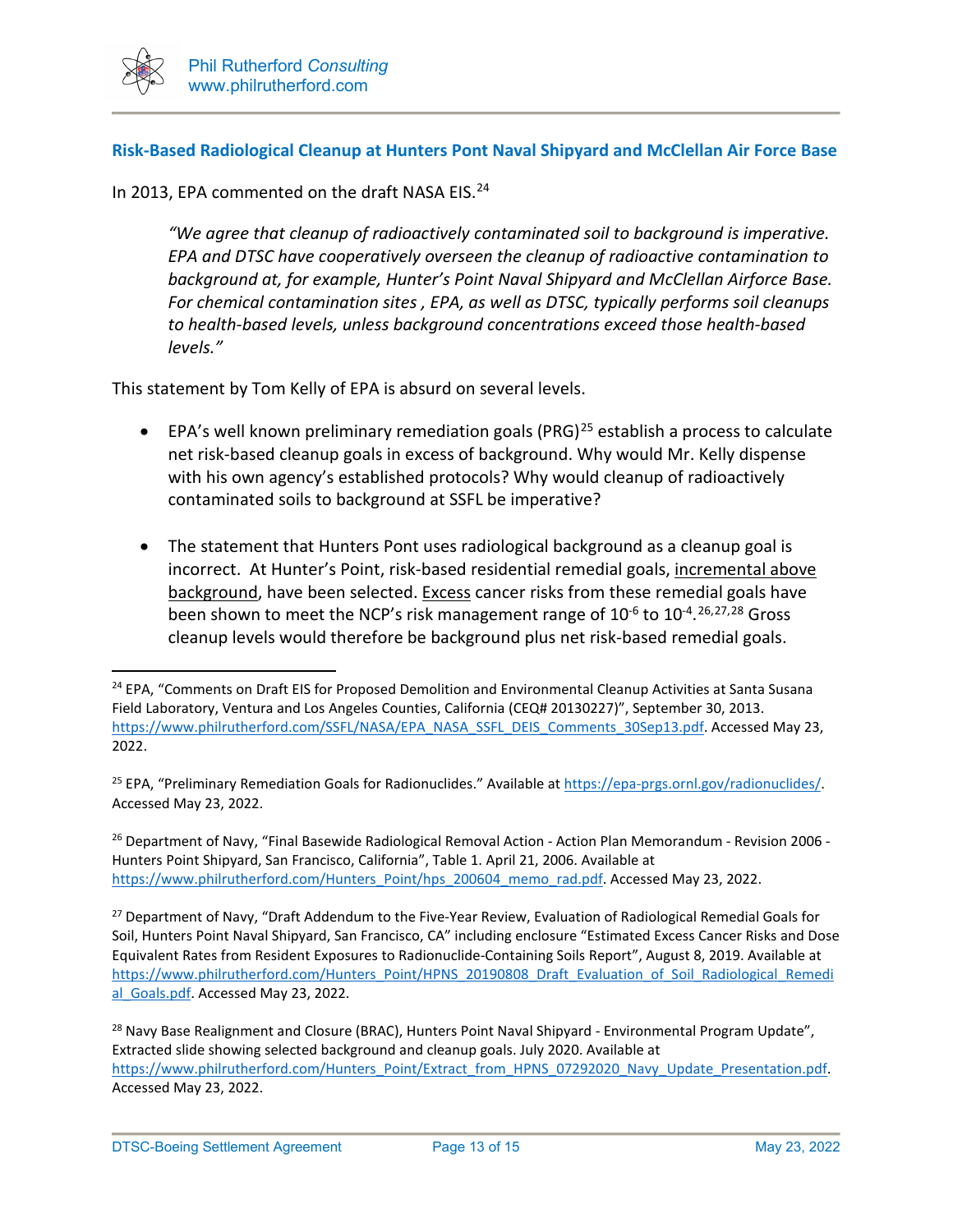

Hunters Point residential land use also does NOT include home garden produce consumption because of deed restrictions.

- The statement that McClellan uses background as a radiological cleanup goal is incorrect. The Administrative Record for McClellan AFB contains numerous references to the risk basis for radiological cleanup levels.
	- $\circ$  Table 80 of the 2014 McClellan Record of Decision (ROD)<sup>[29](#page-13-0)</sup> provides the residential cleanup level for the only radionuclide of concern, namely radium-226. The cleanup level is 2.0 pCi/g, based on an incremental carcinogenic risk (i.e., risk in excess of background) of  $1 \times 10^{-4}$  (Table 80 footnote d). The  $1 \times 10^{-4}$ risk level for residential exposure was selected because the  $1 \times 10^{-6}$  risk level (for both industrial and residential) would be indistinguishable from background for most (though not all) radionuclides. Under CERCLA, cleanup levels are generally not set at concentrations below natural background values (Section 2.8.3 Basis of Cleanup Levels).
	- o The Air Force provided a basis for its cleanup goals in a 2010 position statement.<sup>[30](#page-13-1)</sup> Table 4-1 provides radium-226 95<sup>th</sup> percentile of background of 0.78 pCi/g, and a residential  $10<sup>-4</sup>$  PRG of 1.21 pCi/g (net). Background plus net PRG = 0.78 + 1.21 = 1.99 pCi/g. The McClellan (gross) risk-based cleanup level was therefore chosen to be 2.0 pCi/g.
	- o Section 4 observes that EPA commonly employs standards for radium-226 in soil based on 40 CFR 192 $31$  and dose standards in 10 CFR 61 $32$  as applicable or relevant and appropriate requirements (ARARs) for EPA CERCLA cleanups. These standards are 5 pCi/g in excess of background. As a result post-cleanup risk levels

<span id="page-13-0"></span><sup>&</sup>lt;sup>29</sup> Department of the Air Force, "Follow-on Strategic Sites Record of Decision - McClellan Air Force Base", Section 2.8.3 "Basis of Cleanup Levels" and Table 80. July 1, 2014. Available at [https://www.philrutherford.com/McClellan/ROD\\_2014-04.pdf.](https://www.philrutherford.com/McClellan/ROD_2014-04.pdf) Accessed May 23, 2022.

<span id="page-13-1"></span><sup>&</sup>lt;sup>30</sup> Noblis, "Air Force Real Property Agency Position On Radiation Background Levels and Cleanup Goals at the Former McClellan Air Force Base", Section 4 and Table 4-1, October 2010. Available at https://www.philrutherford.com/McClellan/S1693 Position Paper on Radiation Background Levels McClellan [Oct2010.pdf.](https://www.philrutherford.com/McClellan/S1693_Position_Paper_on_Radiation_Background_Levels_McClellan_Oct2010.pdf) Accessed May 23, 2022.

<span id="page-13-2"></span><sup>&</sup>lt;sup>31</sup> EPA, 40 CFR 192, "Health and Environmental Protection Standards for Uranium and Thorium Mill Tailings", Available a[t https://www.govinfo.gov/content/pkg/CFR-2018-title40-vol27/pdf/CFR-2018-title40-vol27](https://www.govinfo.gov/content/pkg/CFR-2018-title40-vol27/pdf/CFR-2018-title40-vol27-part192.pdf) [part192.pdf.](https://www.govinfo.gov/content/pkg/CFR-2018-title40-vol27/pdf/CFR-2018-title40-vol27-part192.pdf) Accessed May 23, 2022.

<span id="page-13-3"></span><sup>&</sup>lt;sup>32</sup> NRC, 10 CFR 61, "Licensing Requirements for Land Disposal of Radioactive Waste." Available at [https://www.nrc.gov/reading-rm/doc-collections/cfr/part061/full-text.html.](https://www.nrc.gov/reading-rm/doc-collections/cfr/part061/full-text.html) Accessed May 23, 2022.